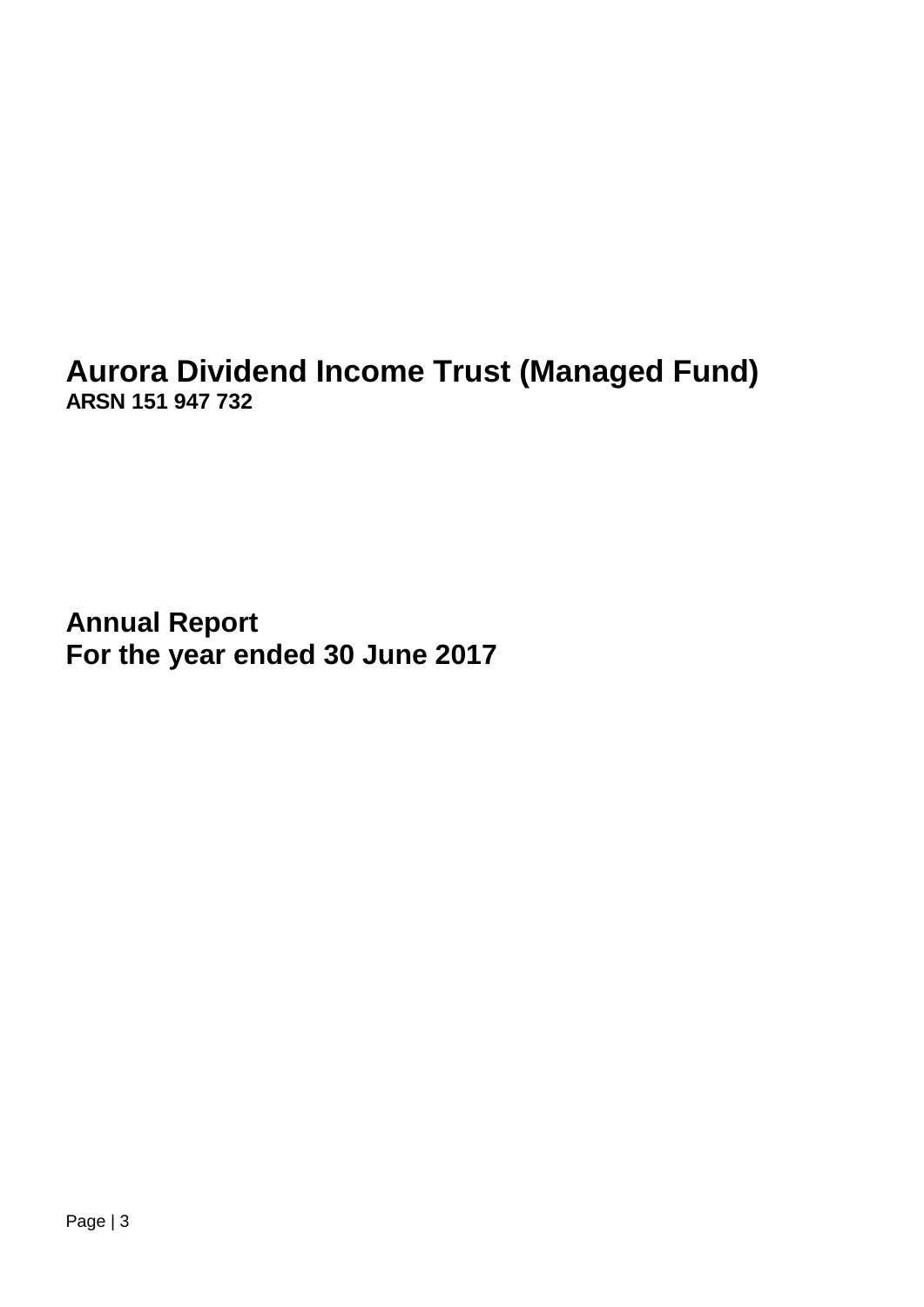## **Contents**

|                                                            | Page |
|------------------------------------------------------------|------|
| Directors' report                                          |      |
| Auditor's independence declaration                         | 8    |
| Statement of profit or loss and other comprehensive income | 9    |
| Statement of financial position                            | 10   |
| Statement of changes in equity                             | 11   |
| Statement of cash flows                                    | 12   |
| Notes to the financial statements                          | 13   |
| Directors' declaration                                     | 33   |
| Independent auditor's report                               | 34   |
| Additional information                                     | 38   |
| Unitholder information                                     | 39   |
| <b>Corporate Directory</b>                                 | 40   |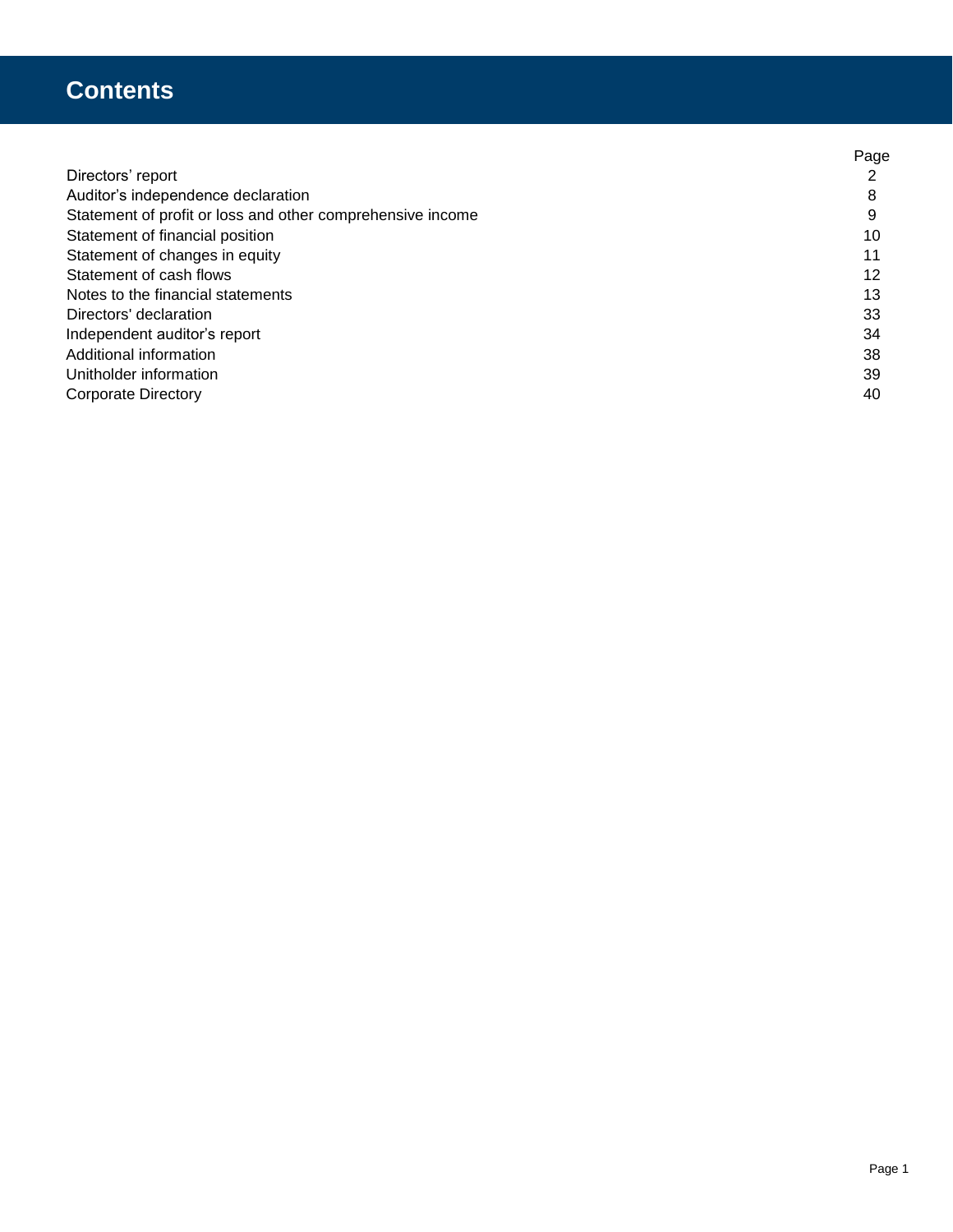## **Directors' Report**

The Directors of Aurora Funds Management Limited (ABN 69 092 626 885), (the "Responsible Entity") of Aurora Dividend Income Trust (Managed Fund) ("the Trust"), present their annual report together with the financial statements of the Trust for the year ended 30 June 2017.

## **Principal activities**

The Trust invests in equities and derivatives, in accordance with the provision of the Trust Constitution and the current Product Disclosure Statement ("PDS").

The Trust did not have any employees during the year.

The Trust has two classes of units; and unlisted class and an AQUA quoted class.

The Responsible Entity's Australian Financial Services Licence permits it to facilitate the Trust investing in itself (via 'Treasury Units') in order to provide trading liquidity. The Responsible Entity manages a market making service for the Trust, and offers units for sale and bids to purchase units. Treasury unit trading is conducted to facilitate applications and redemptions through the ASX AQUA platform.

There were no significant changes in the nature of the Trust's activities during the year.

## **Directors**

The following persons held office as directors of Aurora Funds Management Limited during the year and up to the date of this report, unless otherwise stated:

John Patton Betty Poon Jeffrey E. Schwarz (appointed 25 July 2017) Jim Hallam (resigned 25 July 2017)

## **Units on issue**

|               | 2017       | 2016                     |
|---------------|------------|--------------------------|
| At 30<br>June | 15,705,782 | 148<br>,055.<br>$\Omega$ |

## **Review and results of operations**

During the year, the Trust continued to invest in accordance with the target asset allocations as set out in the governing documents of the Trust and in accordance with the provisions of the Trust Constitution.

## **Financial results for the year**

The performance of the Trust, as represented by the results of its operations, was as follows:

|                                                                   | 2017       | 2016          |
|-------------------------------------------------------------------|------------|---------------|
|                                                                   |            | S             |
| Operating profit before finance costs attributable to unitholders | (600, 744) | (2,452,308)   |
| Distributions paid and payable                                    | (798, 663) | (1, 131, 754) |
|                                                                   |            |               |
| <b>Unquoted units</b>                                             |            |               |
| Distribution (cents per unit) 30 September                        | 1.09       | 1.26          |
| Distribution (cents per unit) 31 December                         | 1.06       | 1.16          |
| Distribution (cents per unit) 31 March                            | 1.05       | 1.09          |
| Distribution (cents per unit) 30 June                             | 2.18       | 1.09          |
| <b>Quoted units</b>                                               |            |               |
| Distribution (cents per unit) 30 September                        | 1.09       | 1.26          |
| Distribution (cents per unit) 31 December                         | 1.06       | 1.16          |
| Distribution (cents per unit) 31 March                            | 1.05       | 1.09          |
| Distribution (cents per unit) 30 June                             | 2.18       | 1.09          |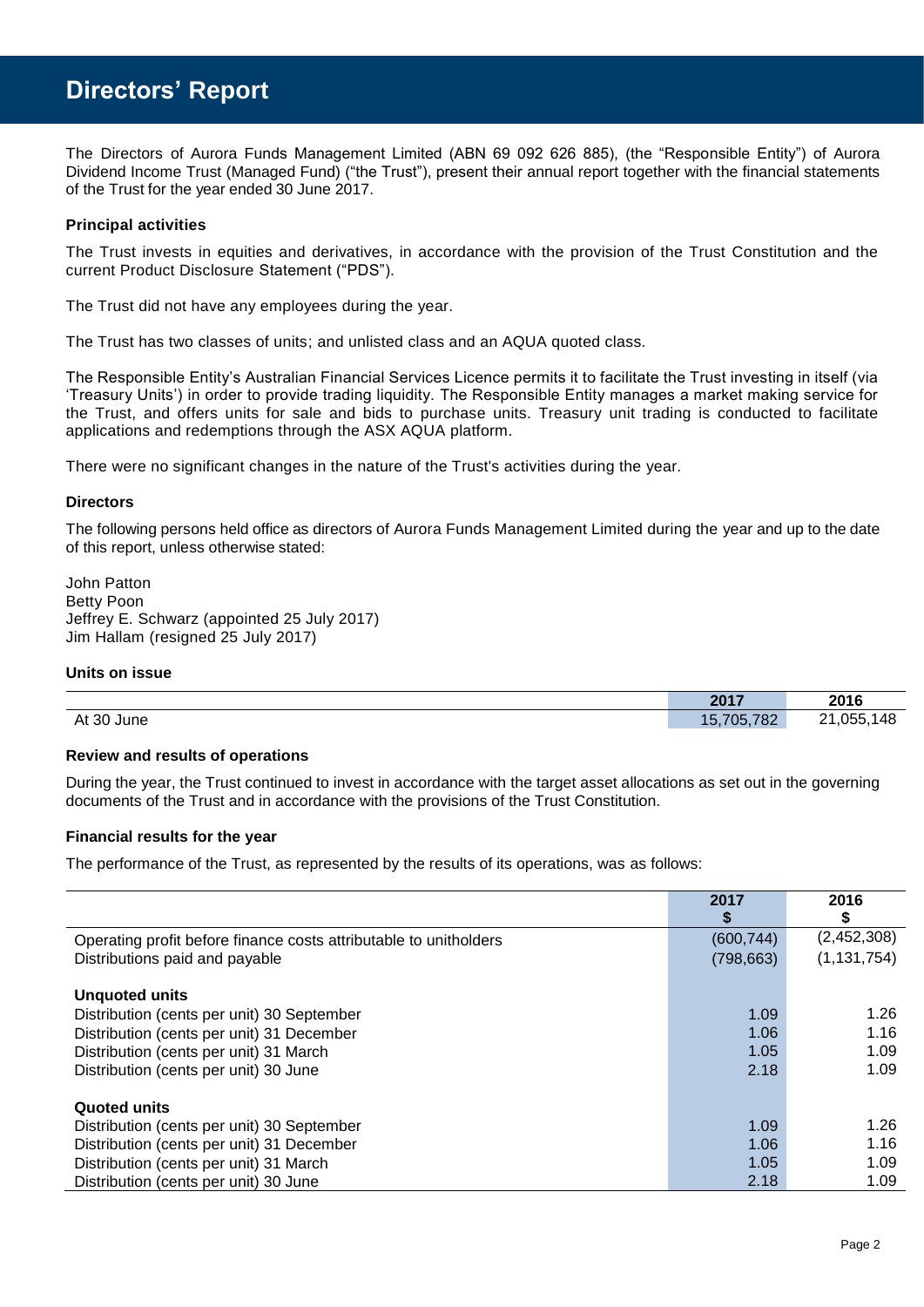## **Financial position**

Net Tangible Assets (NTA) per unit as disclosed to the ASX are shown as follows:

|                    | 2017   | 2016   |
|--------------------|--------|--------|
|                    |        |        |
| At 30 June         | 0.6217 | 0.7141 |
| High during period | 0.7367 | 0.8582 |
| Low during period  | 0.6217 | 0.6847 |

## **Reconciliation of net assets for unit pricing and financial reporting purposes**

The key differences between net assets for unit pricing purposes and net assets as reported in the financial statements prepared under Accounting Australian Standards are outlined below:

|                                                                           | 2017       | 2016       |
|---------------------------------------------------------------------------|------------|------------|
|                                                                           |            |            |
| Net assets for unit pricing purposes                                      | 8,470,380  | 13,370,744 |
| Difference between net assets for unit pricing purposes and bid/ask price |            |            |
| held at fair value through profit or loss                                 | (192, 884) | (75, 496)  |
| Distribution payable                                                      | (198, 248) | (69, 147)  |
| Franking credits included in unit pricing                                 | (755)      | (14, 035)  |
| Other adjustments                                                         | 218        | (2,311)    |
| Nets assets under Australian Accounting Standards                         | 8,078,711  | 13,209,755 |

## **Information on Underlying Performance**

The performance of the Trust is subject to the performance of the Trust's underlying investment portfolio. There has been no change to the investment strategy of the Trust during the year, and the Trust continues to invest in accordance with target asset allocations as set out in the governing documents of the Trust and in accordance with the provisions of the Trust Constitution.

## **Strategy and Future Outlook**

The Trust is predominantly invested in listed equities, with a focus on Australian equity securities. This is expected to continue. As markets are subject to fluctuations, it is imprudent to provide a detailed outlook statement or statement of expected results of operations. The Trust provides regular updates, including monthly NTA announcements, which can be found in the announcement section of the Australian Securities Exchange website.

The Trust continues to be managed in accordance with the investment objectives and guidelines as set out in the governing documents of the Trust and in accordance with the provisions of the Trust's Constitution.

The results of the Trust's operations will be affected by a number of factors, including the performance of investment markets in which the Trust invests. Investment performance is not guaranteed and future returns may differ from past returns. As investment conditions change over time, past returns should not be used to predict future returns.

Further information on likely developments in the operations of the Trust and the expected results of those operations have not been included in this report because the Responsible Entity believes it would be likely to result in unreasonable prejudice to the Trust.

## **Significant changes in state of affairs**

On 27 April 2017, the Product Disclosure Statement was withdrawn and the Trust for new off-market retail applications, and was subsequently voluntary suspended from trading on the ASX AQUA platform.

In the opinion of the Directors, other than the matters already referred to in this report, there were no significant changes in the state of affairs of the Trust that occurred during the financial year.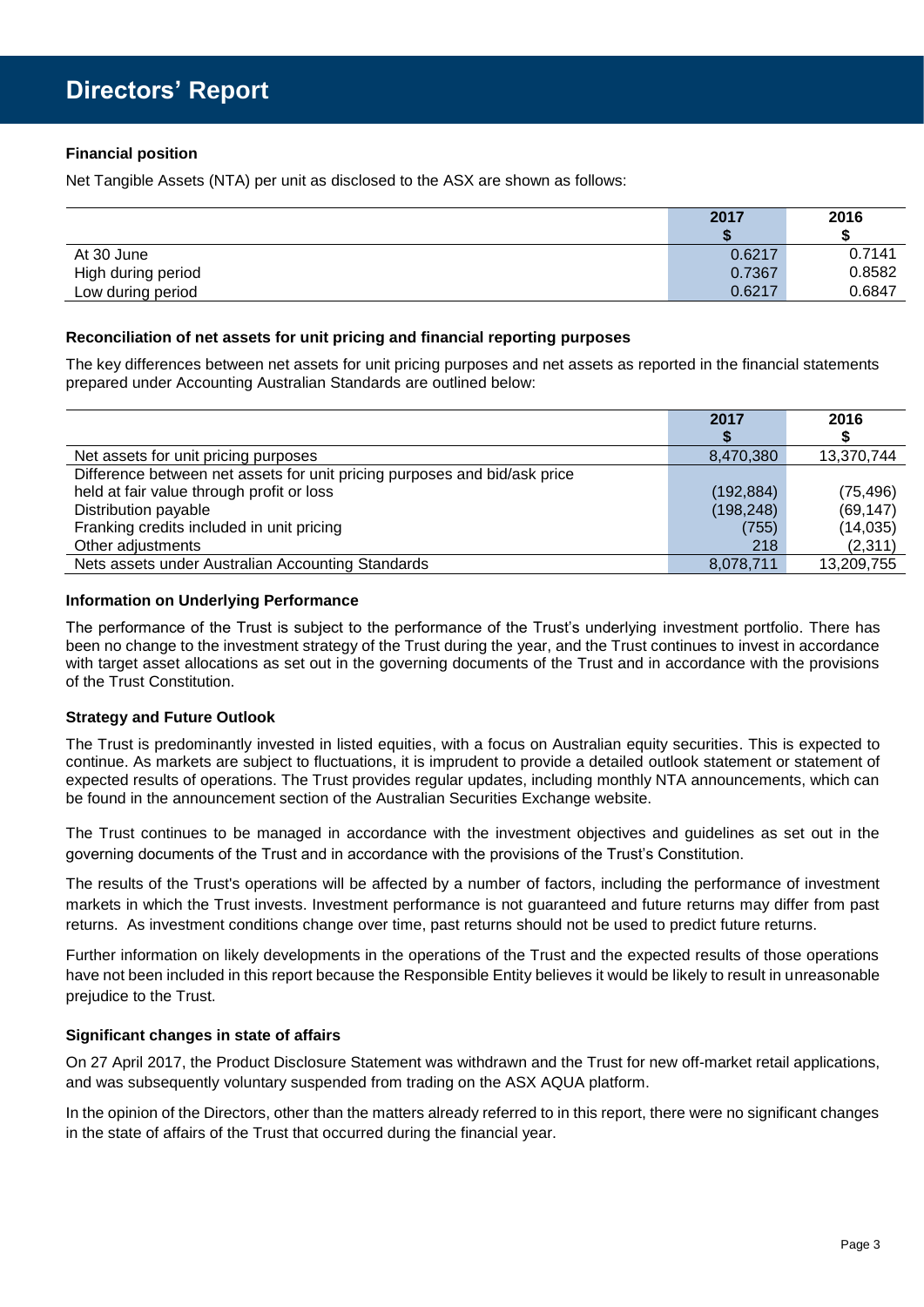## **Directors' Report**

## **Matters subsequent to the end of the financial year**

On 2 August 2017, a replacement Product Disclosure Statement was lodged with ASIC and released via an ASX announcement.

## On 3 August 2017, the suspension of trading in the Trust was lifted.

Other than the changes mentioned above, no other matters or circumstances have arisen since 30 June 2017 that have significantly affected, or may significantly affect:

- (i) the operations of the Trust in future financial years, or
- (ii) the results of those operations in future financial years, or
- (iii) the state of affairs of the Trust in future financial years.

## **Indemnity and insurance of Aurora Funds Management Limited**

No insurance premiums are paid for out of the assets of the Trust in relation to insurance cover provided to either the officers of Aurora Funds Management Limited or the auditors of the Trust. So long as the officers of Aurora Funds Management Limited act in accordance with the Trust Constitution and the Law, the officers remain indemnified out of the assets of the Trust against losses incurred while acting on behalf of the Trust.

## **Indemnity of auditors**

The auditors of the Trust are in no way indemnified out of the assets of the Trust.

## **Fees paid and interests held in the Trust by the Responsible Entity or its associates**

Fees paid to the Responsible Entity and its associates out of Trust property during the year are disclosed in the Statement of Profit or Loss and Other Comprehensive Income as "Management fees".

No fees were paid out of Trust property to the Directors of the Responsible Entity during the year.

The number of interests in the Trust held by the Responsible Entity or its associates as at the end of the financial year are disclosed in Note 15 to the financial statements.

## **Interests in the Trust**

The movement in units on issue in the Trust during the year is disclosed in Note 11 of the financial statements.

The values of the Trust's assets and liabilities are disclosed on the Statement of Financial Position and derived using the basis set out in Notes to the financial statements.

## **Environmental regulation**

The operations of the Trust are not subject to any particular or significant environmental regulations under a Commonwealth, State or Territory law.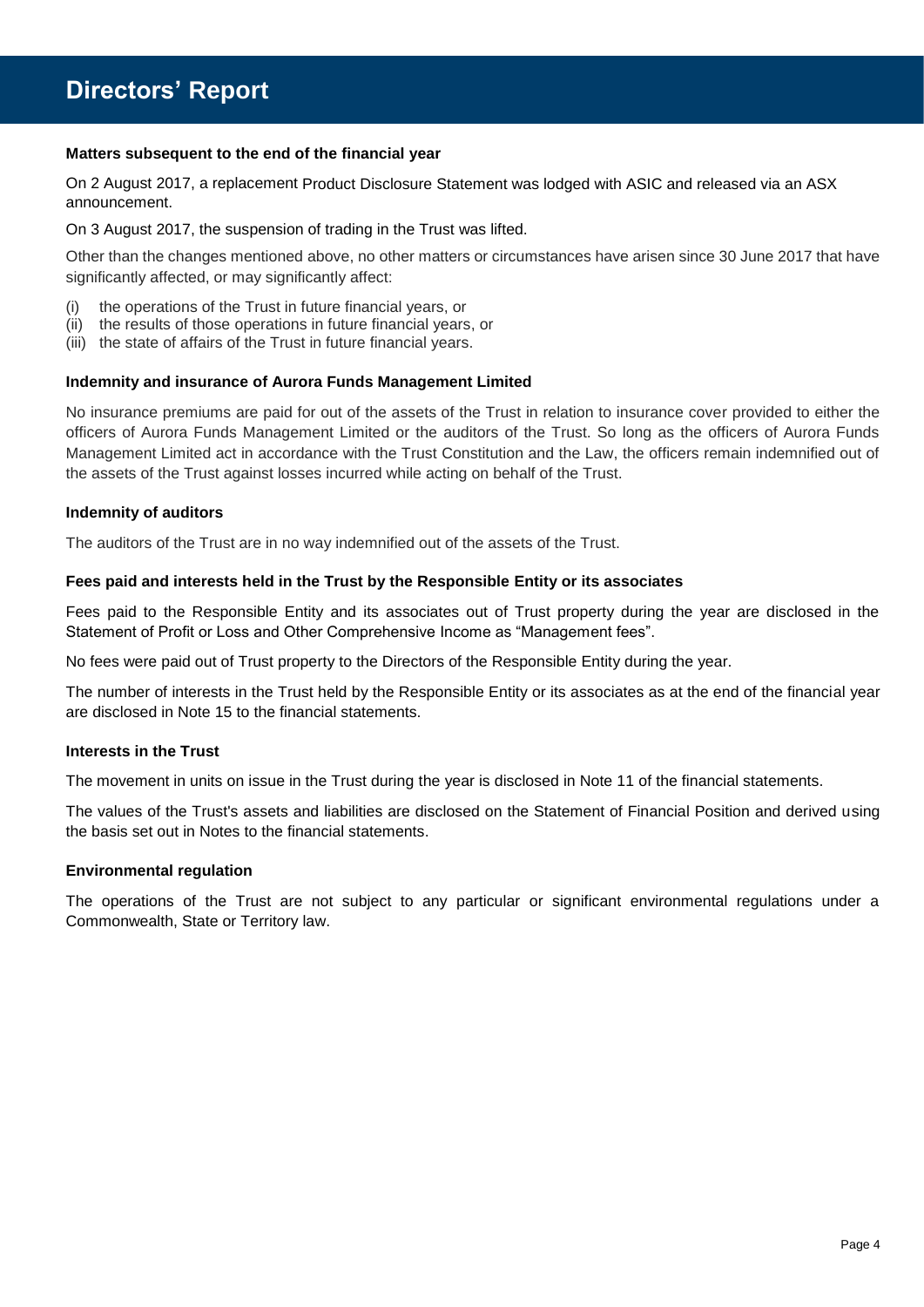## **Information on directors**

The following persons were Directors during the year and were Directors of the Responsible Entity during the whole or part of the year and up to the date of this report.

| Name:<br>Title:<br>Qualifications:                                                                 | <b>John Patton</b><br><b>Executive Director</b><br>Bachelor of Economics, Chartered Accountant, Graduate Diploma in Applied<br>Finance and Investment                                                                                                                                                                                                                                                                                                                                                                                                                                                                                                                                                                                                                                                                                                                                                                                                                                                                                                                              |
|----------------------------------------------------------------------------------------------------|------------------------------------------------------------------------------------------------------------------------------------------------------------------------------------------------------------------------------------------------------------------------------------------------------------------------------------------------------------------------------------------------------------------------------------------------------------------------------------------------------------------------------------------------------------------------------------------------------------------------------------------------------------------------------------------------------------------------------------------------------------------------------------------------------------------------------------------------------------------------------------------------------------------------------------------------------------------------------------------------------------------------------------------------------------------------------------|
| Experience and expertise:                                                                          | John was appointed as Executive Director and Managing Director of Aurora Funds<br>Management Limited on 30 June 2016. John was previously a partner with Ernst &<br>Young in the Transactions Advisory Services division and has over 25 years of<br>professional services and industry experience. John has extensive corporate finance<br>credentials, having been involved in over 250 corporate transactions, including<br>mergers & acquisitions, structuring, debt & equity raisings, IPO's, management buy-<br>outs, valuations, due diligence, financial modeling, restructuring and corporate<br>advisory.                                                                                                                                                                                                                                                                                                                                                                                                                                                                |
| Other current directorships:<br>Former directorships (in the<br>last 3 years):                     | Keybridge Capital Limited; Metgasco Limited<br>None                                                                                                                                                                                                                                                                                                                                                                                                                                                                                                                                                                                                                                                                                                                                                                                                                                                                                                                                                                                                                                |
| Special responsibilities:<br>Interests in units:                                                   | <b>Managing Director</b><br>None                                                                                                                                                                                                                                                                                                                                                                                                                                                                                                                                                                                                                                                                                                                                                                                                                                                                                                                                                                                                                                                   |
| Name:<br>Title:<br>Qualifications:<br>Experience and expertise:                                    | <b>Betty Poon</b><br><b>Executive Director</b><br>Bachelor of Business (Accounting), Chartered Accountant<br>Betty was appointed Executive Director of Aurora Funds Management Limited on 7<br>September 2015. She joined Aurora Funds Management Limited in May 2013 as<br>Chief Financial Officer and was appointed Company Secretary on 31 January 2014.<br>Prior to joining Aurora, Betty held a number of senior finance roles at ANZ Banking<br>Trust, JP Morgan, Aviva Investors and Pitcher Partners.                                                                                                                                                                                                                                                                                                                                                                                                                                                                                                                                                                      |
| Other current directorships:<br>Former directorships (in the<br>last 3 years):                     | None<br>None                                                                                                                                                                                                                                                                                                                                                                                                                                                                                                                                                                                                                                                                                                                                                                                                                                                                                                                                                                                                                                                                       |
| Special responsibilities:<br>Interests in units:<br>Interests in units:                            | Member of Compliance Committee, Company Secretary<br>None<br>None                                                                                                                                                                                                                                                                                                                                                                                                                                                                                                                                                                                                                                                                                                                                                                                                                                                                                                                                                                                                                  |
| Name:<br>Title:<br>Qualifications:<br>Experience and expertise:<br>Other current directorships:    | <b>Jeffrey E. Schwarz</b><br>Non-Executive Director<br>BS Economics (Accounting), MBA Accounting and Finance<br>Jeffrey was appointed as Non-Executive Director of Aurora Funds Management<br>Limited on 25 July 2017. Jeffrey was the co-founder of Metropolitan Capital Advisors,<br>Inc., a New York-based money management firm. He served as its Chief Investment<br>Officer from the firm's inception in 1992 until 2012. Jeffrey serves as the Co-Chairman<br>of the Board of Bogen Corporations, a telecommunications equipment provider; and<br>as the Co-Chairman of the Board of Bogen Communications International Inc., which<br>is the ultimate corporate parent of Speech Design GmbH, a global provider of<br>messaging services to telecom carriers. Jeffrey previously served as the Chairman of<br>the Board of Molopo Energy Limited, an Australian Stock Exchange listed oil and gas<br>exploration company and as a member of the Board of Directors of Cyberonics Inc., a<br>NASDAQ listed medical device company<br>Bogen Communications International Inc |
| Former directorships (in the<br>last 3 years):<br>Special responsibilities:<br>Interests in units: | Molopo Energy Limited<br>None<br>None                                                                                                                                                                                                                                                                                                                                                                                                                                                                                                                                                                                                                                                                                                                                                                                                                                                                                                                                                                                                                                              |
|                                                                                                    |                                                                                                                                                                                                                                                                                                                                                                                                                                                                                                                                                                                                                                                                                                                                                                                                                                                                                                                                                                                                                                                                                    |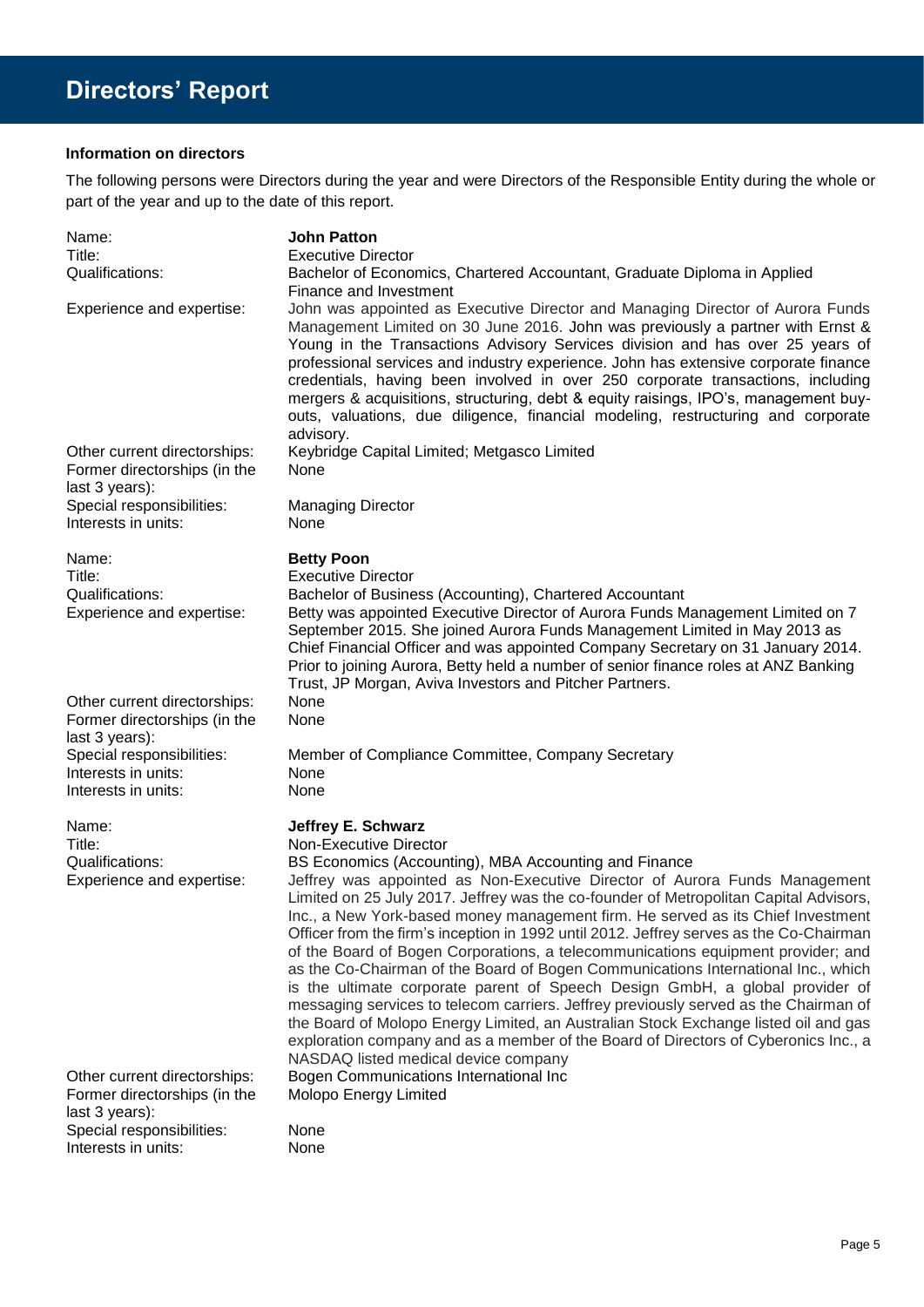## **Directors' Report**

## **Information on directors (continued)**

| Name:                                            | Jim Hallam                                                                                                                                                                                                                                                                                                                                                                                                                                                                                                                                                                                                                                                                                                                                                                                                                                                                                 |
|--------------------------------------------------|--------------------------------------------------------------------------------------------------------------------------------------------------------------------------------------------------------------------------------------------------------------------------------------------------------------------------------------------------------------------------------------------------------------------------------------------------------------------------------------------------------------------------------------------------------------------------------------------------------------------------------------------------------------------------------------------------------------------------------------------------------------------------------------------------------------------------------------------------------------------------------------------|
| Title:                                           | Non-Executive Director                                                                                                                                                                                                                                                                                                                                                                                                                                                                                                                                                                                                                                                                                                                                                                                                                                                                     |
| Qualifications:                                  | Bachelor of Economics (Accounting)                                                                                                                                                                                                                                                                                                                                                                                                                                                                                                                                                                                                                                                                                                                                                                                                                                                         |
| Experience and expertise:                        | Jim was appointed as Non-Executive Director of Aurora Funds Management Limited<br>on 30 June 2016 and resigned on 25 July 2017. Jim has over 20 years' finance and<br>operational experience in Australian funds and investment management experience.<br>Focused on building strong strategically important processes to create and support<br>funds management, Jim's expertise in finance includes his role as CFO at Hastings<br>Funds Management Limited from 1997 to 2006. Whilst at Hastings, funds under<br>management grew from A\$500 million to A\$3,600 million, with investments being<br>made in Australia, UK and the US for listed and unlisted funds. His experience spans<br>a diverse range of businesses including toll roads, airports, electricity and gas<br>transmission networks, water utilities, timber plantations, telecommunications, ports<br>and stadiums. |
| Other current directorships:                     | None                                                                                                                                                                                                                                                                                                                                                                                                                                                                                                                                                                                                                                                                                                                                                                                                                                                                                       |
| Former directorships (in the<br>last 3 years):   | None                                                                                                                                                                                                                                                                                                                                                                                                                                                                                                                                                                                                                                                                                                                                                                                                                                                                                       |
| Special responsibilities:<br>Interests in units: | Member of Compliance Committee<br>None                                                                                                                                                                                                                                                                                                                                                                                                                                                                                                                                                                                                                                                                                                                                                                                                                                                     |

'Other current directorships' quoted above are current directorships for listed entities only and excludes directorships of all other types of entities, unless otherwise stated.

'Former directorships (last 3 years)' quoted above are directorships held in the last 3 years for listed entities only and excludes directorship of all other types of entities, unless otherwise stated.

## **Board and Committee meetings**

| <b>Director</b>    | <b>Full Board</b> |                 | <b>Compliance Committee</b> |                 |
|--------------------|-------------------|-----------------|-----------------------------|-----------------|
|                    | Held              | <b>Attended</b> | Held                        | <b>Attended</b> |
| John Patton        | 43                | 43              | -                           |                 |
| Betty Poon         | 43                | 42              |                             | 4               |
| Jeffrey E. Schwarz |                   |                 |                             |                 |
| Jim Hallam         | 43                | 43              | つ*                          |                 |

Held: represent the number of meetings held during the time the director held office.

\* Jim Hallam was appointed to the Compliance Committee on 19 January 2017 and resigned on 25 August 2017.

## **Interests held by the Responsible Entity and Directors**

The number of units in the Trust held by the Responsible Entity, their related parties and Directors at the date of this report are disclosed in Note 16 to the financial statements.

## **Proceedings on behalf of the Company**

No person has applied for leave of Court to bring proceedings on behalf of the Trust or intervene in any proceedings to which the Trust is a party for the purpose of taking responsibility on behalf of the Trust for all or any part of those proceedings. The Trust was not a party to any such proceedings during the year.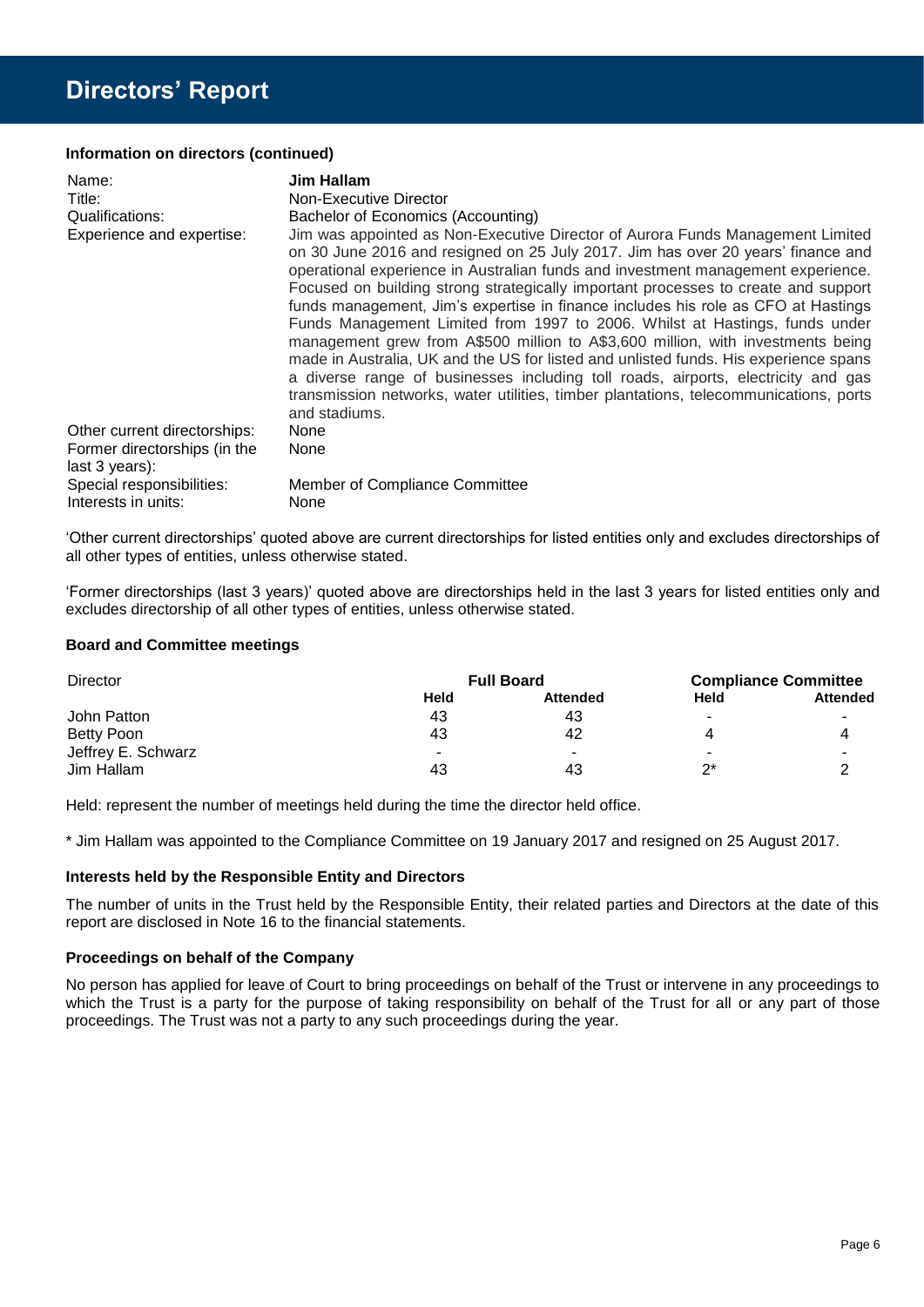## **Directors' Report**

## **Auditor's independence declaration**

A copy of the auditor's independence declaration as required under section 307C of the *Corporations Act 2001* is set out on the following page.

This report is made in accordance with a resolution of Directors, pursuant to section 298(2)(a) of the *Corporations Act 2001*.

On behalf of the directors

John Patton Managing Director 31 August 2017 Melbourne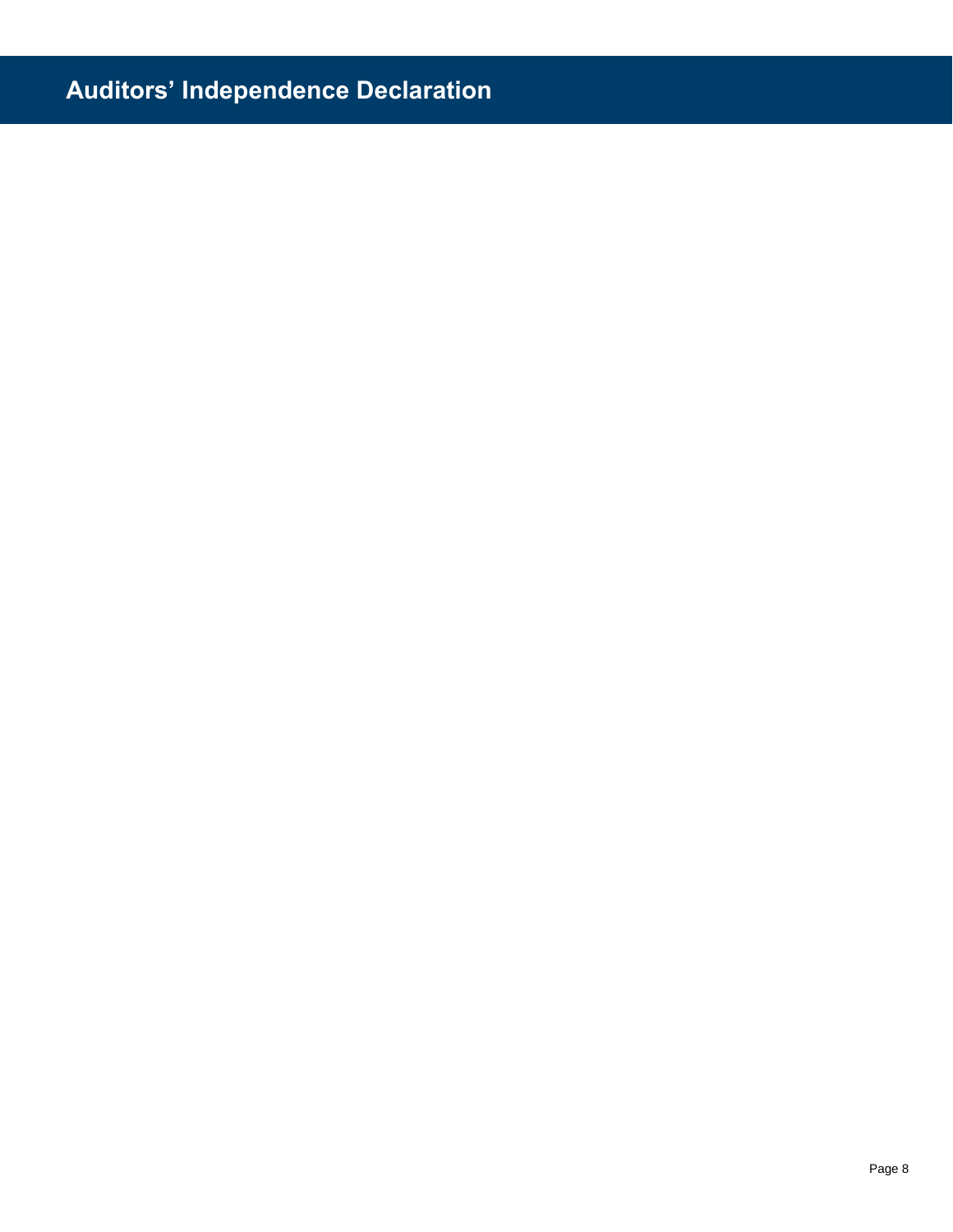## **Statement of profit or loss and other comprehensive income For the year ended 30 June 2017**

|                                                                               | 2017       | 2016          |
|-------------------------------------------------------------------------------|------------|---------------|
| <b>Note</b>                                                                   | S          | \$            |
|                                                                               |            |               |
| <b>Investment Income</b>                                                      |            |               |
| Interest income                                                               | 34,879     | 107,711       |
| Dividend and distribution income                                              | 442,562    | 1,322,383     |
| Net gains/(Losses) on financial instruments held at fair value through profit |            |               |
| or loss                                                                       | (561, 995) | (3,372,705)   |
| Total net investment income/(loss)                                            | (84, 554)  | (1,942,611)   |
|                                                                               |            |               |
| <b>Expenses</b>                                                               |            |               |
| Management fees<br>15                                                         | 137,606    | 232,064       |
| Dividend expense sold short                                                   | 61,824     | 205,272       |
| Transaction costs                                                             | 26,029     | 29,455        |
| 13<br>Other operating expenses                                                | 290,731    | 42,906        |
| <b>Total operating expenses</b>                                               | 516,190    | 509,697       |
| Operating profit/(loss) for the year                                          | (600, 744) | (2, 452, 308) |
|                                                                               |            |               |
| Finance costs attributable to unitholders                                     |            |               |
| 12<br>Distributions to unitholders                                            | (798, 663) | (1, 131, 754) |
| 11<br>Decrease in net assets attributable to unitholders                      | 1,399,407  | 3,584,062     |
| Profit/(loss) for the year                                                    |            |               |
|                                                                               |            |               |
| Other comprehensive income for the year                                       |            |               |
| Total comprehensive income for the year                                       |            |               |

*The above statement of profit or loss and other comprehensive income should be read in conjunction with the accompanying notes.*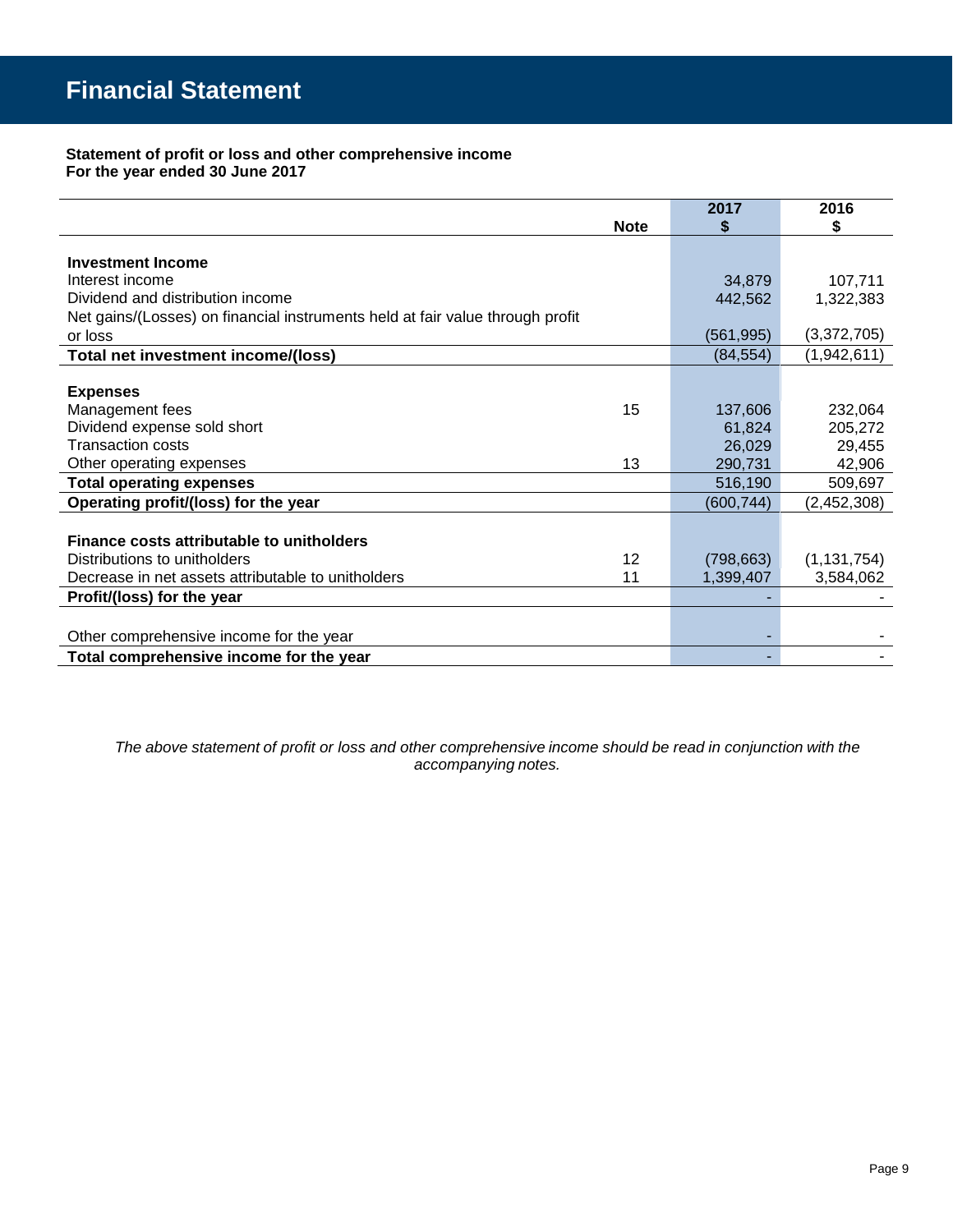## **Statement of financial position As at 30 June 2017**

|                                                                      |                 | 2017        | 2016         |
|----------------------------------------------------------------------|-----------------|-------------|--------------|
|                                                                      | <b>Note</b>     |             | S            |
|                                                                      |                 |             |              |
| <b>Assets</b>                                                        |                 |             |              |
| Cash and cash equivalents                                            | 8               | 1,948,347   | 3,301,708    |
| Dividends Receivable                                                 |                 | 2,855       | 214,151      |
| <b>Receivables</b>                                                   |                 | 49,711      | 20,125       |
| Due from brokers - receipts for securities sold                      |                 | 116,649     |              |
| Financial assets held at fair value through profit or loss           | 9               | 7,081,995   | 12,684,527   |
| <b>Total assets</b>                                                  |                 | 9,199,557   | 16,220,511   |
|                                                                      |                 |             |              |
| Liabilities                                                          |                 |             |              |
| Distributions payable                                                | 12 <sup>°</sup> | 198,248     | 69,147       |
| Dividend payable                                                     |                 | 8,703       |              |
| Due to brokers - payable for securities purchased                    |                 | 82,370      | 55,773       |
| Financial liabilities held at fair value through profit or loss      | 10              | 772,060     | 2,863,849    |
| Other payables                                                       |                 | 59,464      | 21,987       |
| Total liabilities (excluding net assets attributable to unitholders) |                 | 1,120,845   | 3,010,756    |
| Net assets attributable to unitholders - liability                   | 11              | 8,078,712   | 13,209,755   |
| Liabilities attributable to unitholders                              |                 | (8,078,712) | (13,209,755) |
|                                                                      |                 |             |              |
| <b>Net assets</b>                                                    |                 |             |              |

*The above statement of financial position should be read in conjunction with the accompanying notes.*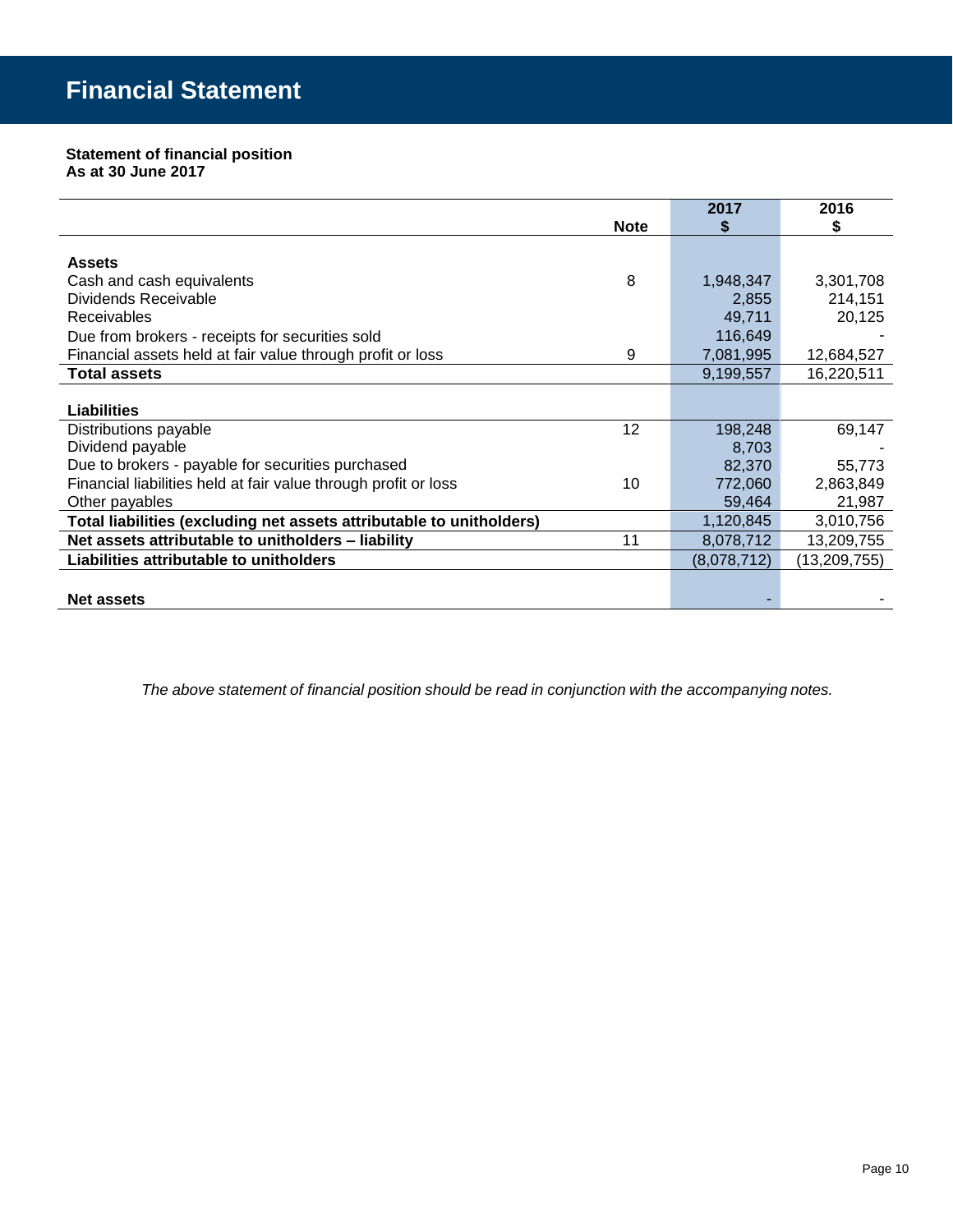#### **Statement of changes in equity For the year ended 30 June 2017**

|                                                                | 2017 | 2016 |
|----------------------------------------------------------------|------|------|
| <b>Note</b>                                                    |      |      |
|                                                                |      |      |
| <b>Balance</b> at the beginning of the financial year          |      |      |
| Profit/(loss) for the year                                     |      |      |
| Other comprehensive income                                     |      |      |
| <b>Total comprehensive income</b>                              |      |      |
|                                                                |      |      |
| Transactions with unitholders in their capacity as unitholders |      |      |
| Total equity at the end of the financial year                  |      |      |

Under Australian Accounting Standards, net assets attributable to unitholders are classified as liability rather than equity. As a result, there was no equity at the start or end of the financial year.

*The above statement of changes in equity should be read in conjunction with the accompanying notes.*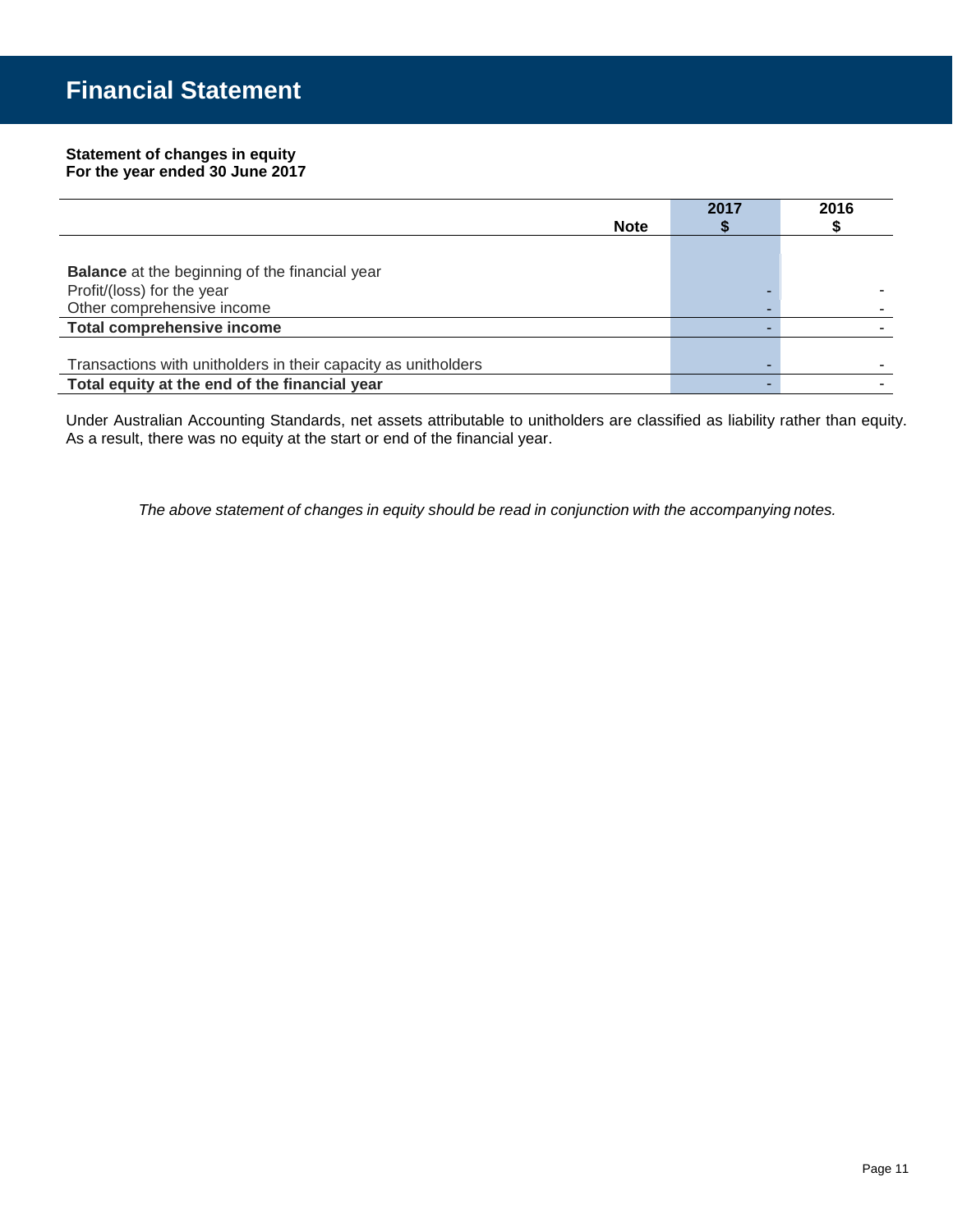## **Statement of cash flows For the year ended 30 June 2017**

|                                                                               | 2017           | 2016          |
|-------------------------------------------------------------------------------|----------------|---------------|
| <b>Note</b>                                                                   | S              | \$            |
|                                                                               |                |               |
| Cash flows from operating activities                                          |                |               |
| Proceeds from sale of financial instruments held at fair value through profit |                |               |
| or loss                                                                       | 31,741,155     | 51,244,496    |
| Purchase of financial instruments held at fair value through profit or loss   | (28, 882, 458) | (53,069,044)  |
| Transaction costs on sale and purchase of financial instruments               | (26, 029)      | (29, 455)     |
| Dividends and distributions received                                          | 653,910        | 1,170,192     |
| Interest received                                                             | 39.411         | 118,926       |
| GST recovered/(paid)                                                          | (34, 119)      | (2,005)       |
| Dividend expense short sold                                                   | (53, 121)      | (205, 272)    |
| Management fees paid                                                          | (143, 335)     | (250, 469)    |
| Other operating expenses paid                                                 | (242,485)      | (50, 270)     |
| Net cash inflow/(outflow) from operating activities<br>16(a)                  | 3,052,929      | (1,072,901)   |
|                                                                               |                |               |
| Cash flows from financing activities                                          |                |               |
| Proceeds from applications by unitholders (excluding treasury units)          | 3,408,724      | 2,352,113     |
| Payments for redemptions by unitholders (excluding treasury units)            | (3,493,101)    | (5,060,080)   |
| Proceeds from treasury unit applications                                      | 130,032        | 2,650,691     |
| Payments for treasury unit redemptions                                        | (3,782,383)    | (6,657,437)   |
| Distributions paid                                                            | (669, 562)     | (1,027,438)   |
| Net cash (inflow)/outflow from financing activities                           | (4,406,290)    | (7, 742, 151) |
|                                                                               |                |               |
| Net (decrease)/increase in cash and cash equivalents                          | (1,353,361)    | (8,815,052)   |
| Cash and cash equivalents at the beginning of the year                        | 3,301,708      | 12,116,760    |
| Cash and cash equivalents at the end of the year<br>8                         | 1,948,347      | 3,301,708     |
|                                                                               |                |               |
| 16(b)<br><b>Non-cash financing activities</b>                                 | 121,724        | 156,524       |

*The above statement of cash flows should be read in conjunction with the accompanying notes.*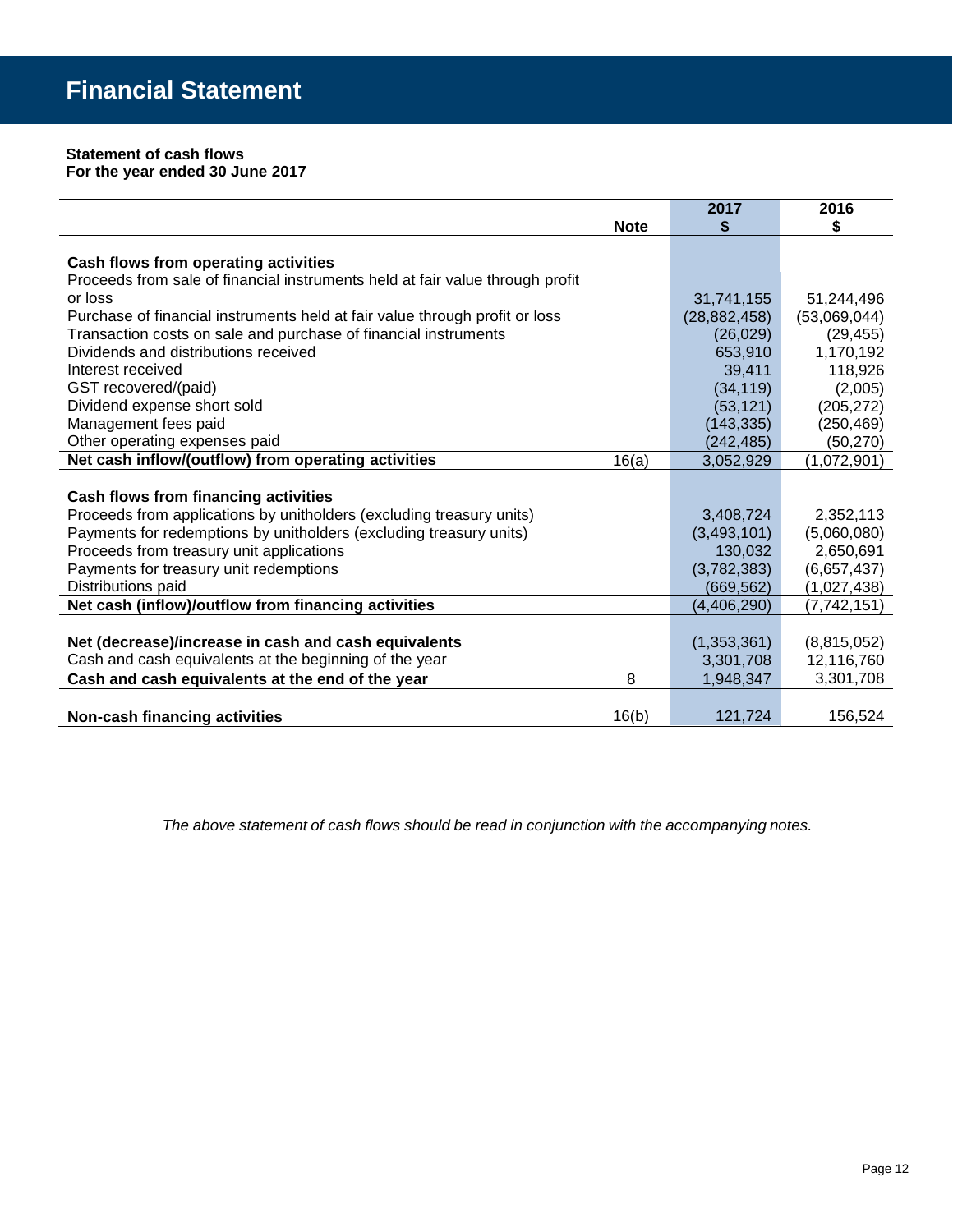## **Contents**

- General information
- Significant accountingpolicies
- Other significant accounting policies
- Critical accounting judgements, estimates and assumptions
- Operating segments
- Financial instruments
- Fair value measurement
- Cash and cash equivalents
- Financial assets held at fair value through profit orloss
- Financial liabilities held at fair value through profit or loss
- Net assets attributable to unitholders
- Distributions to unitholders
- Expenses
- Remuneration of auditors
- Related party transactions
- Reconciliation of profit to net cash inflow/(outflow) from operating activities
- Events after the reporting period
- Commitments
- Contingent assets and liabilities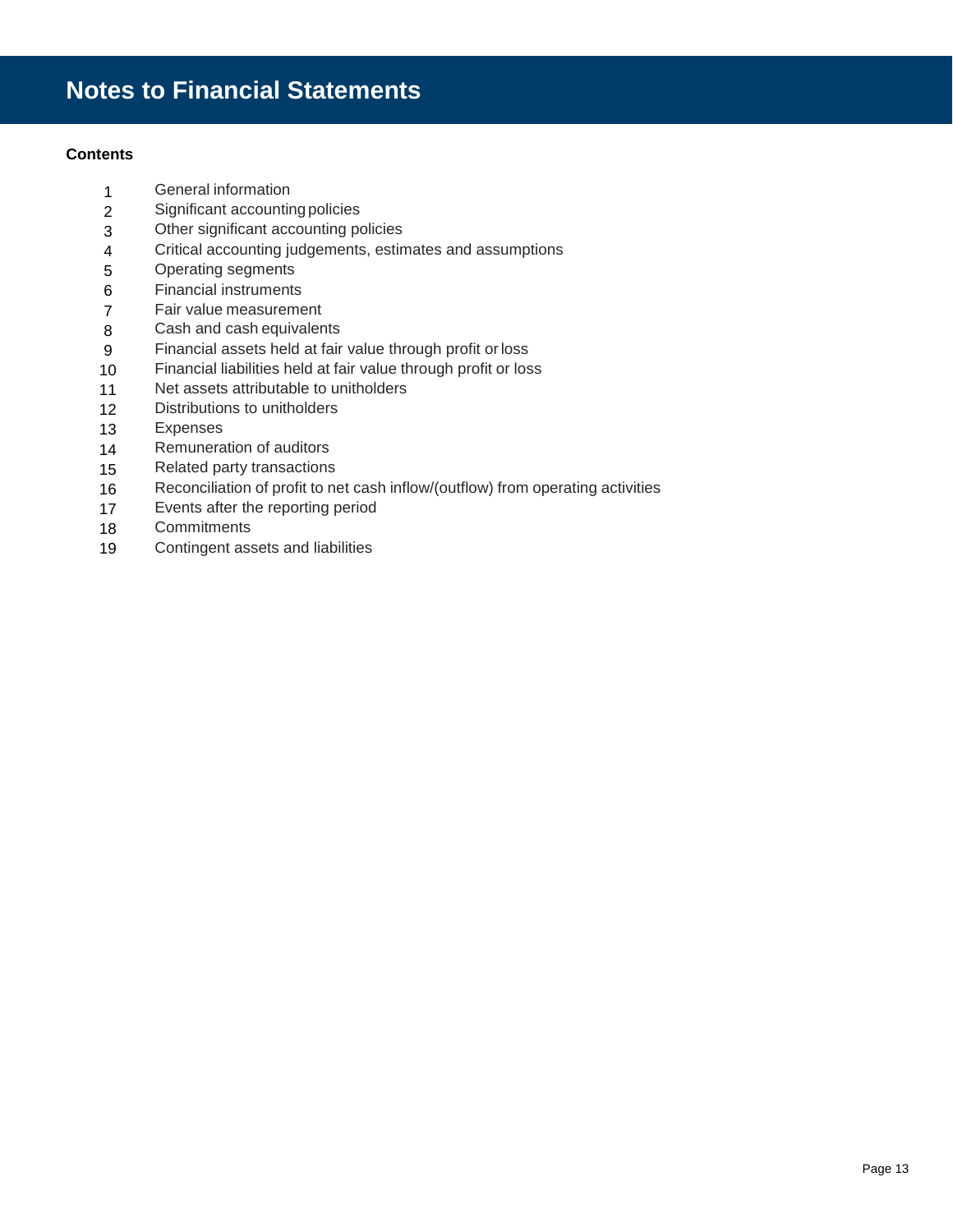#### **Note 1. General information**

These financial statements cover Aurora Dividend Income Trust (Managed Fund) (the "Trust") as an individual entity. The Trust commenced operations on 8 February 2011 and is domiciled in Australia.

The Responsible Entity of the Trust is Aurora Funds Management Limited (the "Responsible Entity"). The Responsible Entity's registered office is Suite 613, Level 6 St Kilda Road, Melbourne VIC 3000. The financial statements are presented in Australian currency.

It is recommended that these financial statements are considered together with the current product disclosure document and in accordance with the provisions of the governing documents of the Trust, and any public announcements made by the Trust during the year ended 30 June 2017 in accordance with the continuous disclosure obligations arising under the *Corporations Act 2001* and ASX listing rules.

The principal activities of the Trust during the financial year were managing its investment strategy in accordance with the provision of the Trust Constitution and the Product Disclosure Statement.

The financial statements were authorised for issue by the directors of the Responsible Entity as at the date of the directors' report. The directors of the Responsible Entity have the power to amend and reissue the financial statements.

#### **Note 2. Adoption of new and revised Accounting Standards**

#### *New, revised or amending Accounting Standards and Interpretations adopted*

The Trust has adopted all of the new, revised or amending Accounting Standards and Interpretations issued by the Australian Accounting Standards Board ('AASB') that are mandatory for the current reporting period.

Any new, revised or amending Accounting Standards or Interpretations that are not yet mandatory have not been early adopted.

#### *New Accounting Standards and Interpretations not yet mandatory or early adopted*

Australian Accounting Standards and Interpretations that have recently been issued or amended but are not yet mandatory, have not been early adopted by the Trust for the annual reporting period ended 30 June 2017. The Trust's assessment of the impact of these new or amended Accounting Standards and Interpretations, most relevant to the Trust, as set out below.

#### *AASB 9 Financial Instruments*

This standard is applicable to annual reporting periods beginning on or after 1 January 2018. This standard replaces all previous versions of AASB 9 and completes the project to replace IAS 39 'Financial Instruments: Recognition and Measurement'. AASB 9 introduces new classification and measurement models for financial assets. New simpler hedge accounting requirements are intended to more closely align with the risk management activities of the Trust. New impairment requirements will use an 'expected credit loss' ('ECL') model to recognize an allowance.

The Trust intends to apply the standard from 1 July 2018 and is currently working through the financial statement impact of this new standard. The magnitude of the financial impacts on transition and on the comparative financial year is yet to be determined, as a result, at this time the Trust cannot make a reasonable quantitative estimate of the effects of the new standard.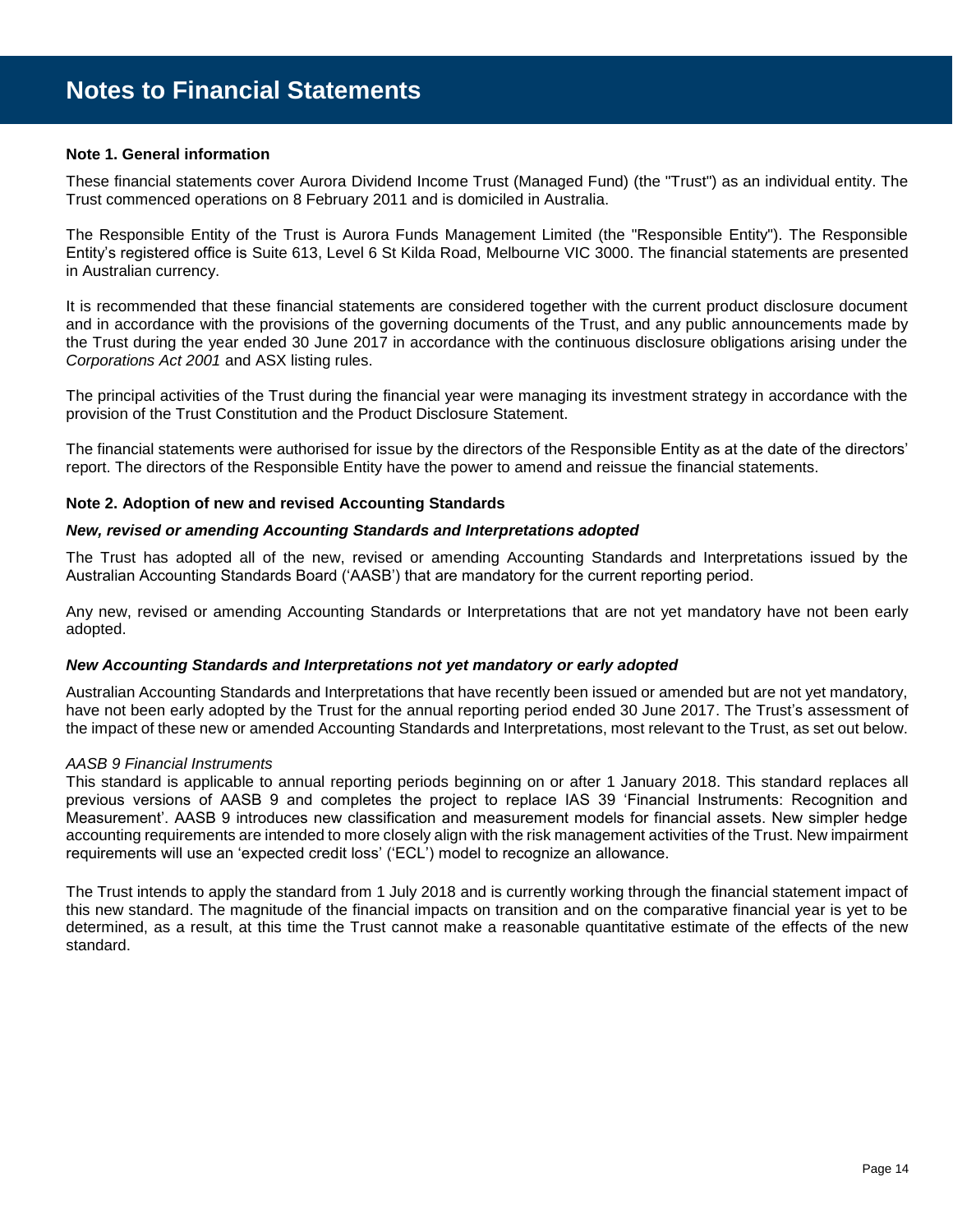### **Note 2. Adoption of new and revised Accounting Standards (continued)**

#### *AASB 15 Revenue from Contracts with Customers*

This standard is applicable to annual reporting periods beginning on or after 1 January 2018. The standard provides a single standard for revenue recognition. The core principle of the standards is that an entity will recognise revenue to depict the transfer of promised goods or services to customers in an amount that reflects the consideration to which the entity expects to be entitled in exchange for those goods or services. The standard will require: contracts (either written, verbal or implied) to be identified, together with the separate performance obligations within the contract; determine the transaction price, adjusted for the time value of money excluding credit risk; allocation of the transaction price to the separate performance obligations on a basis of relative stand-alone selling price of each distinct good or service, or estimation approach if no distinct observable prices exist; and recognition of revenue when each performance obligation is satisfied. Credit risk will be presented separately as an expense rather than adjusted to revenue. For goods, the performance obligation would be satisfied when the customer obtains control of the goods. For services, the performance obligation is satisfied when the service has been provided, typically for promises to transfer services to customers. For performance obligations satisfied over time, an entity would select an appropriate measure of progress to determine how much revenue should be recognised as the performance obligation is satisfied. Contracts with customers will be presented in an entity's statement of financial position as a contract liability, a contract asset, or a receivable, depending on the relationship between the entity's performance and the customer's payment. Sufficient quantitative and qualitative disclosure is required to enable users to understand the contracts with customers; the significant judgements made in applying the guidance to those contracts; and any assets recognised from the costs to obtain or fulfil a contract with a customer.

The Trust will adopt this standard from 1 July 2018. The changes in revenue recognition requirements in AASB 15 are not expected to have a significant impact on the timing and amount of revenue recorded in the financial statements, or result in significant additional disclosures.

## **Note 3. Significant accounting policies**

The principal accounting policies adopted in the preparation of the financial statements are set out either in the respective notes or below. These policies have been consistently applied to all the years presented, unless otherwise stated.

#### *Basis of preparation*

These general purpose financial statements have been prepared in accordance with Australian Accounting Standards and Interpretations issued by the Australian Accounting Standards Board ('AASB') and the *Corporations Act 2001*, as appropriate for for-profit oriented entities. These financial statements also comply with International Financial Reporting Standards as issued by the International Accounting Standards Board ('IASB').

The financial statements have been prepared on the basis of fair value measurement of assets and liabilities, except where otherwise stated.

The Statement of Financial Position is presented on a liquidity basis. Assets and liabilities are presented in decreasing order of liquidity and do not distinguish between current and non-current. All balances are expected to be recovered or settled within twelve months, except for investments in financial assets and net assets attributable to unitholders. The amount expected to be recovered or settled within twelve months after the end of each reporting period cannot be reliably determined.

#### *Critical accounting estimates*

The preparation of the financial statements requires the use of certain critical accounting estimates. It also requires management to exercise its judgement in the process of applying the Trust's accounting policies. The areas involving a higher degree of judgement or complexity, or areas where assumptions and estimates are significant to the financial statements, are disclosed in Note 4.

#### *Receivables*

Receivables may include amounts for dividends, interest, trust distributions and securities sold where settlement has not yet occurred. Dividends and trust distributions are accrued when the right to receive payment is established. Interest is accrued at the end of each reporting period from the time of last payment. Amounts are generally due for settlement within 30 days of being recorded as receivables.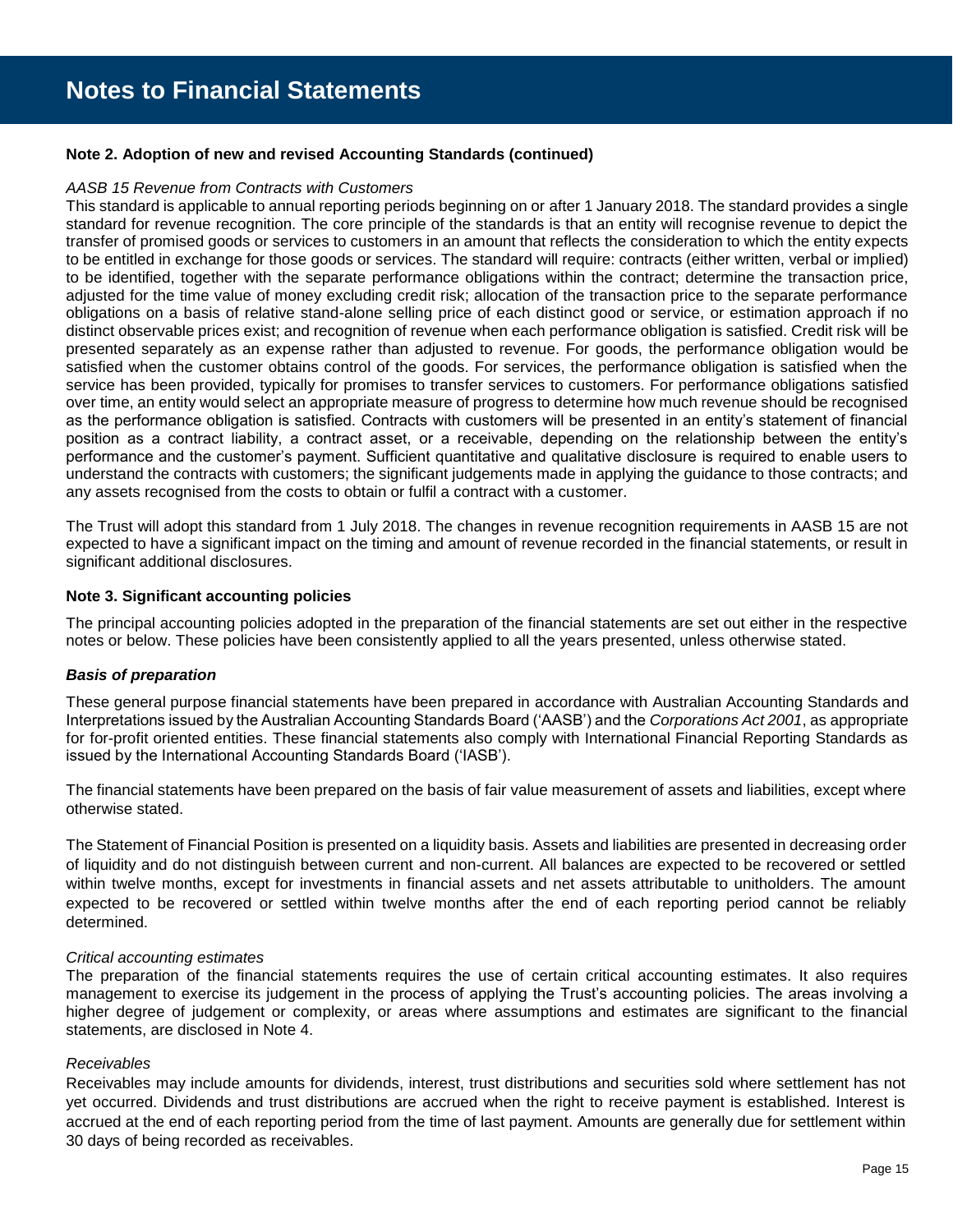## **Note 3. Significant accounting policies (continued)**

Collectability of trade receivables is reviewed on an ongoing basis. Debts which are known to be uncollectable are written off by reducing the carrying amount directly. A provision for impairment of trade receivables is raised when there is objective evidence that the Trust will not be able to collect all amounts due according to the original terms of the receivables. Significant financial difficulties of the debtor, probability that the debtor will enter bankruptcy or financial reorganisation and default or delinquency in payments (more than 30 days overdue) are considered indicators that the trade receivable may be impaired. The amount of the impairment allowance is the difference between the asset's carrying amount and the present value of estimated future cash flows, discounted at the original effective interest rate. Cash flows relating to short-term receivables are not discounted if the effect of discounting is immaterial.

The amount of the impairment loss is recognised in the Statement of Profit or Loss and Other Comprehensive Income within other expenses. When a trade receivable for which an impairment allowance had been recognised becomes uncollectible in a subsequent period, it is written off against the allowance account. Subsequent recoveries of amounts previously written off are credited against other expenses in the Statement of Profit or Loss and Other Comprehensive Income.

## *Due from/to brokers*

Amounts due from/to brokers represent receivables for securities sold and payables for securities purchased that have been contracted for but not yet delivered by the end of the year. Trades are recorded on trade date, and for equities normally settled within two business days. A provision for impairment of amounts due from brokers is established when there is objective evidence that the Trust will not be able to collect all amounts due from the relevant broker. Indicators that the amount due from brokers is impaired include significant financial difficulties of the broker, probability that the broker will enter bankruptcy or financial reorganisation and default in payments.

## *Payables*

All expenses, including Responsible Entity's fees and custodian fees are recognised in the Statement of Profit or Loss and Other Comprehensive Income on an accrual basis. Unpaid amount is recognised in the Statement of Financial Position as other payables.

## *Investment income*

Interest income is recognised in profit or loss for all financial instruments that are not held at fair value through profit or loss using the effective interest method. Interest income on assets held at fair value through profit or loss is included in the net gains/(losses) on financial instruments. Other changes in fair value for such instruments are recorded in accordance with the policies described in Note 6.

The effective interest method is a method of calculating the amortised cost of a financial asset or financial liability and of allocating the interest income or interest expense over the relevant period. The effective interest rate is the rate that exactly discounts estimated future cash payments or receipts throughout the expected life of the financial instrument, or a shorter period where appropriate, to the net carrying amount of the financial asset or liability. When calculating the effective interest rate, the Trust estimates cash flows considering all contractual terms of the financial instrument but does not consider future credit losses. The calculation includes all fees paid or received between the parties to the contract that are an integral part of the effective interest rate, transaction costs and all other premiums or discounts when it is probable that the economic benefit will flow to the Trust and the revenue can be reliably measured. Revenue is measured at the fair value of the consideration received or receivable.

Dividend income is recognised on the ex-dividend date, inclusive of any related foreign withholding tax. The Trust currently incurs withholding tax imposed by certain countries on investment income. Such income is recorded net of withholding tax in the Statement of Profit or Loss and Other Comprehensive Income.

Dividends declared on securities sold short are recorded as a dividend expense on the ex-dividend date. Trust distributions are recognised on an entitlements basis.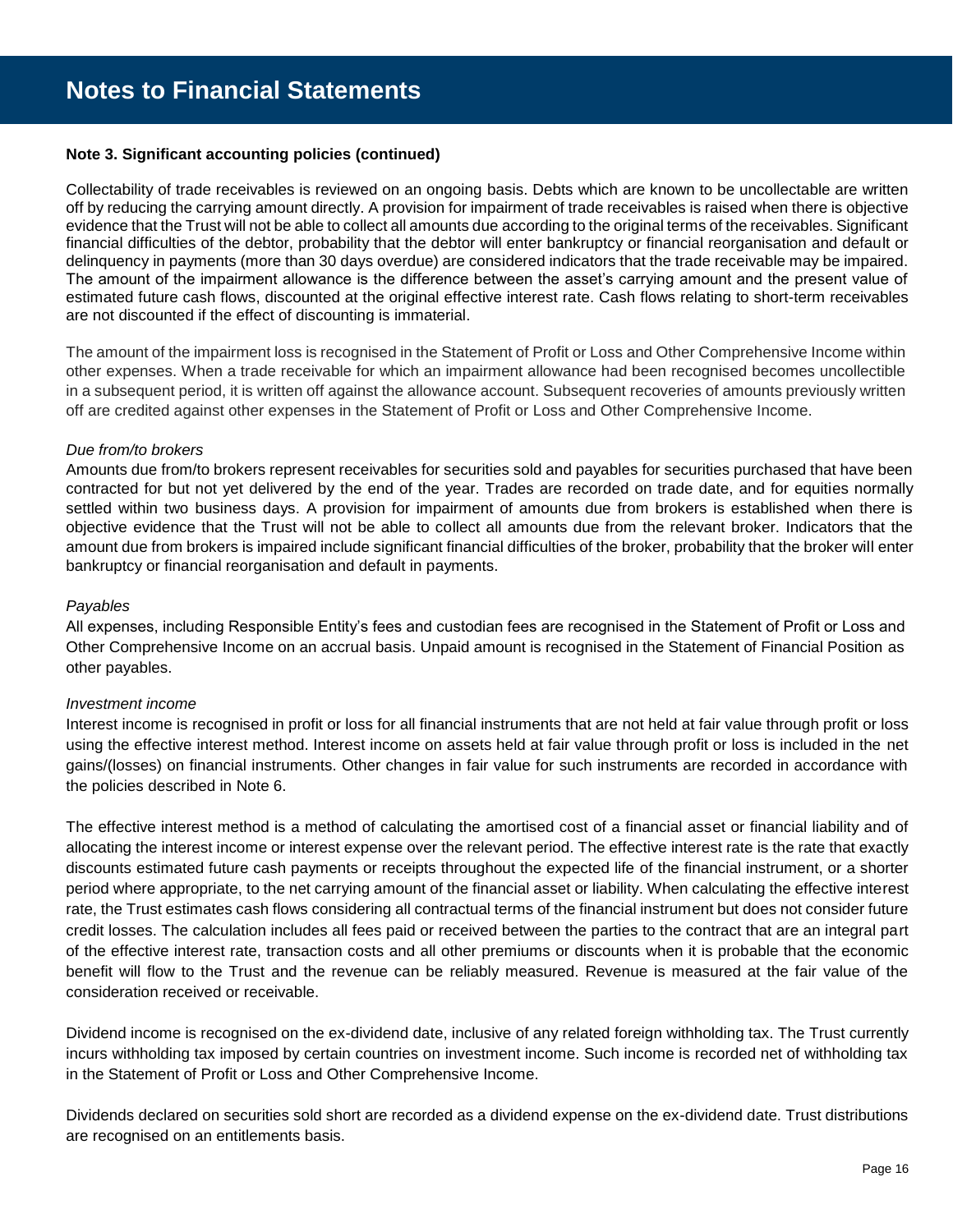## **Note 3. Significant accounting policies (continued)**

#### *Expenses*

All expenses, including Responsible Entity's fees and custodian fees are recognised in the Statement of Profit or Loss and Other Comprehensive Income on an accrual basis.

## *Goods and Services Tax ('GST')*

The GST incurred on the costs of various services provided to the Trust by third parties, have been passed onto the Trust. The Trust qualifies for Reduced Input Tax Credits (RITCs) at a rate of 55% or 75%; hence management fees, custodial fees and other expenses have been recognised in the Statement of Profit or Loss and Other Comprehensive Income net of the amount of GST recoverable from the Australian Taxation Office (ATO). Accounts payable are inclusive of GST. The net amount of GST recoverable from the ATO is included in receivables in the Statement of Financial Position. Cash flows relating to GST are included in the statement of cash flows on a gross basis.

#### *Income tax*

Under current legislation, the Trust is not subject to income tax as unitholders are presently entitled to the income of the Trust. The benefit of imputation credits and foreign tax paid is passed on to unitholders.

#### *Foreign currency translation*

## (i) Functional and presentation currency

Items included in the Trust's financial statements are measured using the currency of the primary economic environment in which it operates (the "functional currency"). This is the Australian dollar, which reflects the currency of the economy in which the Trust competes for funds and is regulated. The Australian dollar is also the Trust's presentation currency.

#### (ii) Transactions and balances

Foreign currency transactions are translated into the functional currency using the exchange rates prevailing at the dates of the transactions. Foreign exchange gains and losses resulting from the settlement of such transactions and from the translations at year end exchange rates, of monetary assets and liabilities denominated in foreign currencies are recognised in the Statement of Profit or Loss and Other Comprehensive Income.

Non-monetary items that are measured at fair value in a foreign currency are translated using the exchange rates at the date when the fair value was determined. Translation differences on assets and liabilities carried at fair value are reported in the Statement of Profit or Loss and Other Comprehensive Income on a net basis within net gains/(losses) on financial instruments held at fair value through profit or loss.

#### **Note 4. Critical accounting judgements, estimates and assumptions**

The preparation of the financial statements require management to make judgements, estimates and assumptions that affect the reported amounts in the financial statements. Management continually evaluates its judgements and estimates in relation to assets, liabilities, contingent liabilities, revenue and expenses. Management bases its judgements, estimates and assumptions on historical experience and on other various factors, including expectations of future events, management believes to be reasonable under the circumstances. The resulting accounting judgements and estimates will seldom equal the related actual results. The judgements, estimates and assumptions that have a significant risk of causing a material adjustment to the carrying amounts of assets and liabilities (refer to the respective notes) within the next financial year are discussed below.

For the majority of the Trust's financial instruments, quoted market prices are readily available. However, certain financial instruments, for example, over-the-counter derivatives or unquoted securities are fair valued using valuation techniques. Where valuation techniques are used to determine fair values, they are validated and periodically reviewed by experienced personnel of the Responsible Entity, independent of the team that created them. For more information on how fair value is calculated please see Note 7 to the financial statements.

For certain other financial instruments, including amounts due from/to brokers and payables, the carrying amounts approximate fair value due to the immediate or short term nature of these financial instruments.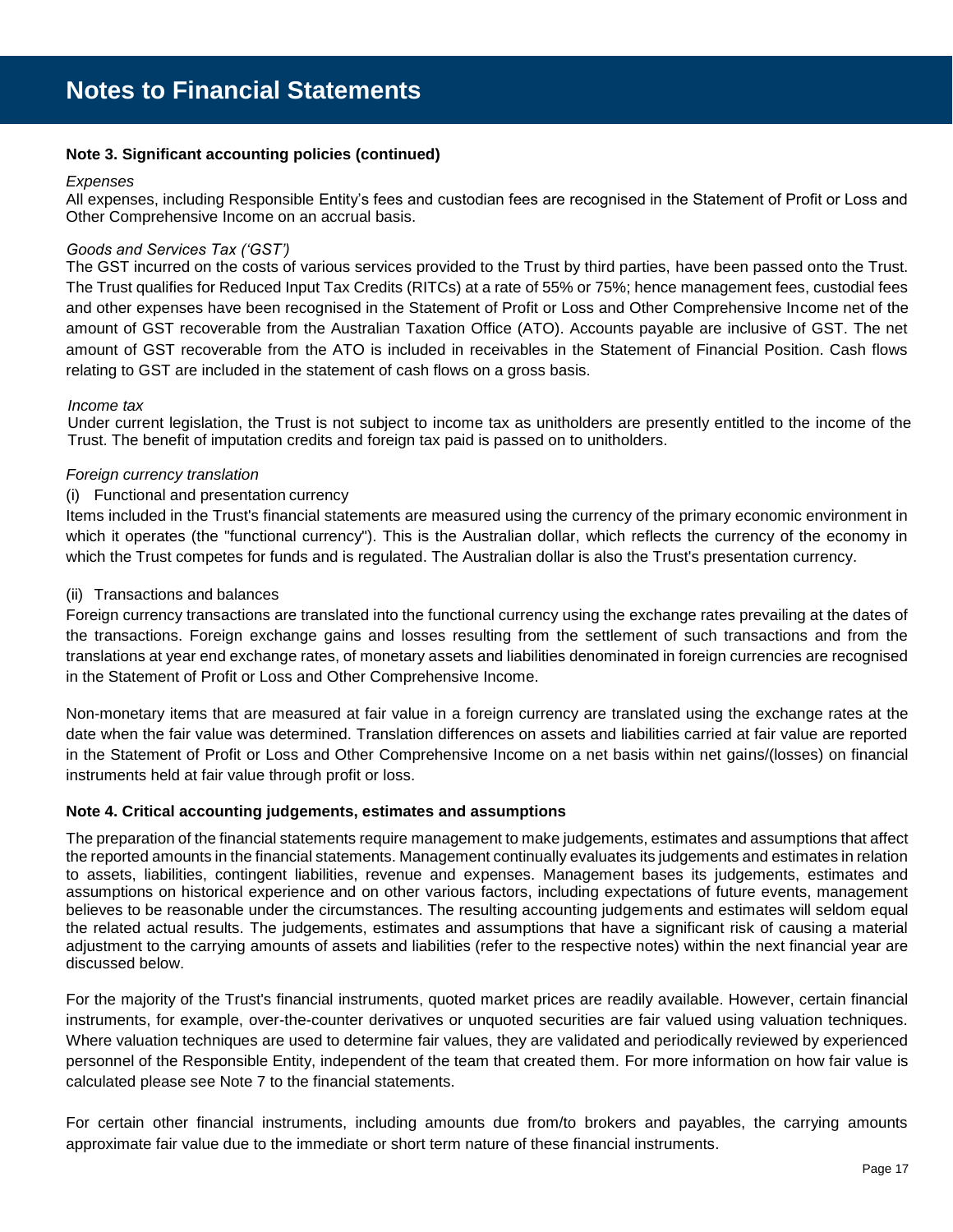## **Note 5. Operating segments**

## *Identification of reportable operating segments*

The Trust comprised the single business segment which operates solely in the business of investment management within Australia. While the Trust operates within Australia only (the geographical segment), the Trust may have asset exposures in different countries and across different industries.

#### *Operating segment information*

As the Trust operates in a single business and geographic segment, these financial statements represent the required financial information of that segment.

#### *Accounting policy for operating segments*

Operating segments are presented using the 'management approach', where the information presented is on the same basis as the internal reports provided to the Chief Operating Decision Makers ('CODM') which has been identified as the Board of Directors. The CODM is responsible for the allocation of resources to operating segments and assessing their performance.

## **Note 6. Financial Instruments**

## *Capital risk management*

The Trust considers its net assets attributable to unitholders as capital, notwithstanding net assets attributable to unitholders are classified as a liability. The amount of net assets attributable to unitholders can change significantly on a daily basis as the Trust is subject to daily applications and redemptions at the discretion of unitholders.

Daily applications and redemptions are reviewed relative to the liquidity of the Trust's underlying assets on a daily basis by the Responsible Entity. Under the terms of the Trust Constitution, the Responsible Entity has the discretion to reject an application for units and to defer or adjust a redemption of units if the exercise of such discretion is in the best interests of unitholders.

## *Financial risk management*

The Trust's activities expose it to a variety of financial risks which is reflected in the Trust's net gains/losses: market risk (including price risk, currency risk and interest rate risk), credit risk and liquidity risk.

The Trust's overall risk management program focusses on ensuring compliance with the Trust's Product Disclosure Statement and seeks to maximize the returns derived for the level of risk to which the Trust is exposed. Financial risk management is carried out by the investment management department of the Responsible Entity under policies approved by the Board of Directors of the Responsible Entity ("the Board").

The Trust uses different methods to measure different types of risk to which it is exposed. These methods include sensitivity analysis in the case of interest rate, ageing analysis for credit risk and beta analysis in respect of investment portfolios to determine market risk.

## *(a) Market risk*

#### *(i) Price risk*

Price risk is the risk that the value of the Trust's investment portfolio will fluctuate as a result of changes in market prices. This risk is managed by the Responsible Entity through ensuring that all activities are transacted in accordance with mandates, overall investment strategy and within approved limits. Market price risk analysis is conducted regularly by the investment manager on a total portfolio basis, which includes the effect of derivatives.

The Trust is exposed to equity securities and derivative securities price risk. This arises from investments held by the Trust for which prices in the future are uncertain. Investments are classified in the Statement of Financial Position as at fair value through profit or loss. All securities investments present a risk of loss of capital. Except for equities sold short, the maximum risk resulting from financial instruments is determined by the fair value of the financial instruments. Possible losses from equities sold short can be unlimited.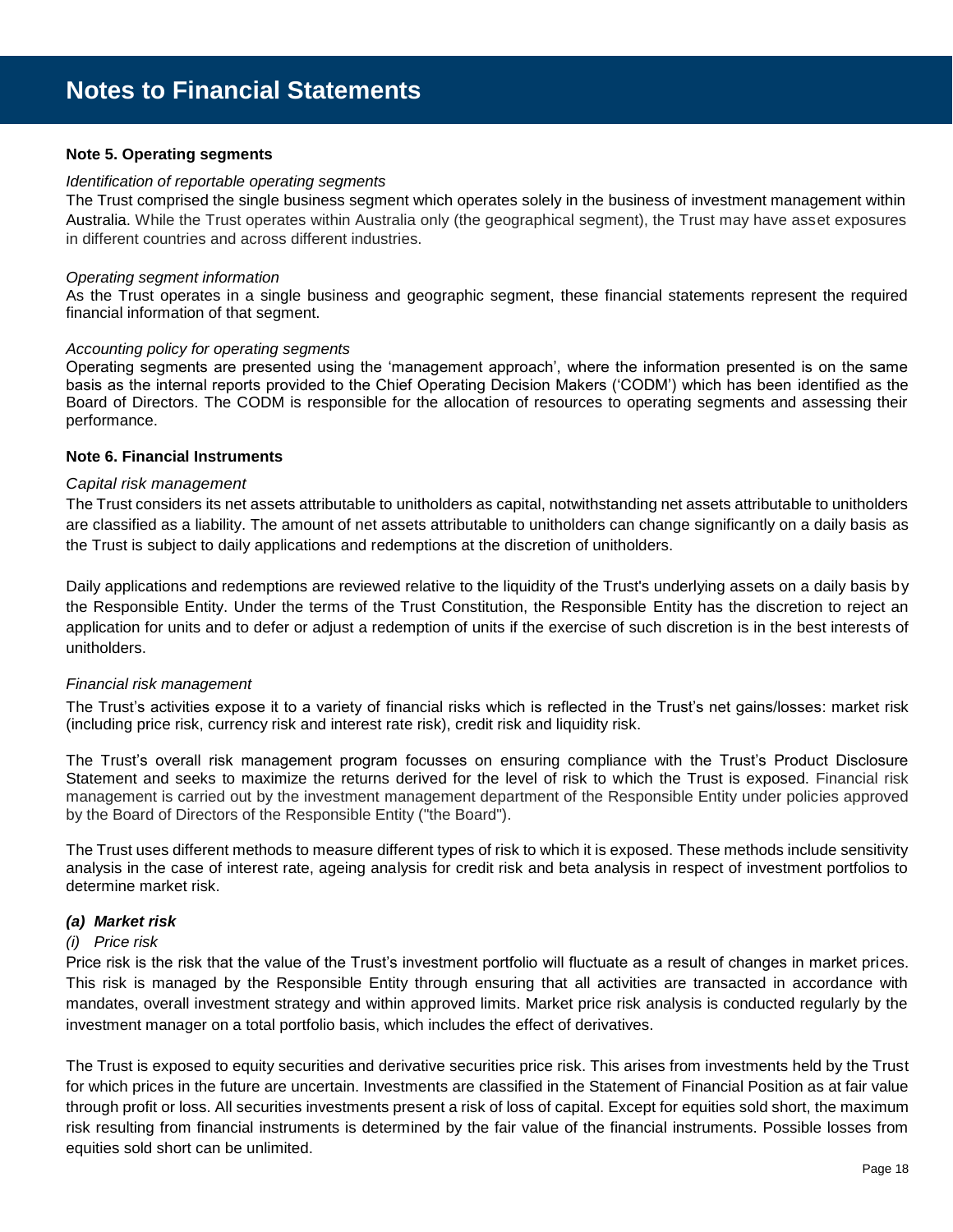## **Note 6. Financial Instruments (continued)**

A sensitivity analysis was performed showing how the effect of a 10% increase (2016: 10%) and a 10% decrease (2016: 10%) in market prices would have increased/decreased the impact on operation profit/net assets attributable to unitholders as at 30 June 2017. The results of this analysis are disclosed in Note 6(b).

#### *(ii) Foreign exchange risk*

Foreign exchange risk arises as the value of monetary securities denominated in other currencies will fluctuate due to changes in exchange rates.

The Trust has no direct exposure to foreign currency and no sensitivity analysis was performed.

#### *(iii) Cash flow and fair value interest rate risk*

The Trust is exposed to cash flow interest rate on financial instruments with variable interest rates.

The Trust's interest bearing financial assets expose it to risks associated with the effects of fluctuations in the prevailing levels of market interest rates on its financial position and cash flows. The risk is measured using sensitivity analysis. The only financial assets held by the Trust subject to interest rate risk are cash and cash equivalents.

The Trust has direct exposure to interest rate changes on the valuation and cash flows of its interest bearing assets and liabilities. However, it may also be indirectly affected by the impact of interest rate changes on the earnings of certain companies in which the Trust invests and impact on the valuation of certain assets that use interest rates as input in their valuation model. Therefore, the sensitivity analysis may not fully indicate the total effect on the Trust's net assets attributable to unitholders of future movements in interest rates.

Interest rate risk is the risk that the value of a financial instrument will fluctuate due to changes in market interest rates. There is no significant direct interest rate risk in the Trust as the Trust does not hold interest rate sensitive financial instruments. The interest rates on deposits at bank and on bank overdrafts are both rates referenced to RBA cash rate. A sensitivity analysis was performed showing how the effect of a 100 basis point increase (2016: 100 basis point) and a 100 basis point decrease (2016: 100 basis point) in interest rates on cash and cash equivalents would have increased/decreased the impact on operating profit/net assets attributable to unitholders as at 30 June 2017. The results of this analysis are disclosed in Note 6(b).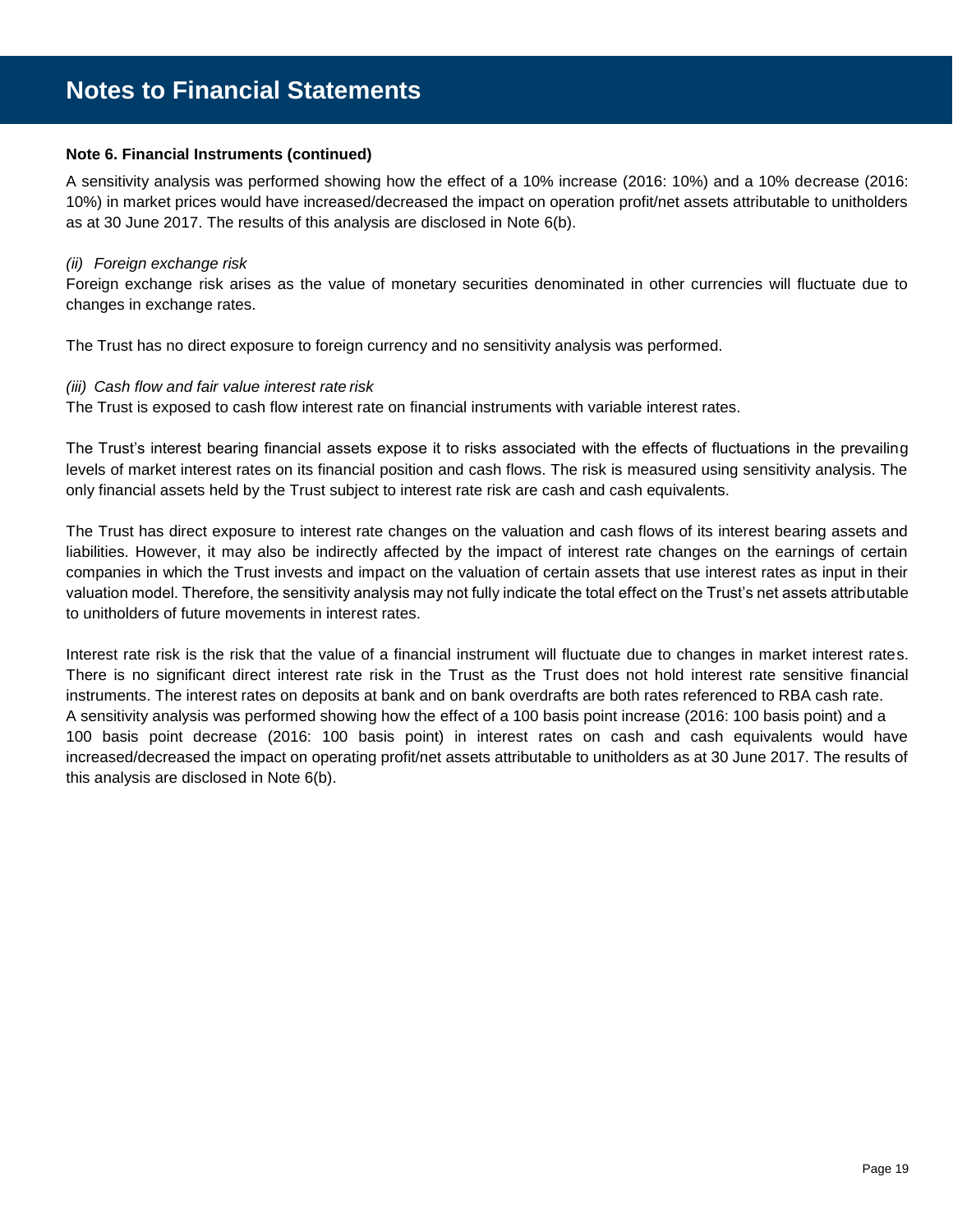## **Note 6. Financial Instruments (continued)**

The table below summarises the Trust's exposure to interest rate risks. It includes the Trust's assets and liabilities at fair value, categorised by the earlier of contractual repricing or maturity dates.

|                                                               | <b>Floating</b><br>interest | <b>Fixed</b><br>interest | <b>Non</b><br>interest | <b>Total</b> |
|---------------------------------------------------------------|-----------------------------|--------------------------|------------------------|--------------|
| 30 June 2017                                                  | rate                        | rate                     | bearing                |              |
| <b>Financial assets</b>                                       | <b>AUD</b>                  | <b>AUD</b>               | <b>AUD</b>             | <b>AUD</b>   |
| Cash and cash equivalents/(bank overdraft)                    | 1,948,347                   |                          |                        | 1,948,347    |
| Dividends receivable                                          |                             |                          | 2,855                  | 2,855        |
| <b>Receivables</b>                                            |                             |                          | 49.711                 | 49,711       |
| Due from brokers – receipt for securities sold                |                             | ۰.                       | 116.649                | 116,649      |
| Financial assets held at fair value through profit<br>or loss |                             | ۰                        | 7,081,995              | 7,081,995    |
|                                                               |                             |                          |                        |              |
| <b>Financial liabilities</b>                                  |                             |                          |                        |              |
| Distribution payable                                          |                             |                          | (198,248)              | (198, 248)   |
| Dividend payable                                              |                             |                          | (8,703)                | (8,703)      |
| Due to brokers – receipts for securities bought               |                             |                          | (82, 370)              | (82, 370)    |
| Financial liabilities held at fair value through profit       |                             |                          | (772,060)              | (772,060)    |
| or loss                                                       |                             |                          |                        |              |
| Other payables                                                |                             |                          | (59, 465)              | (59, 465)    |
| <b>Net exposure</b>                                           | 1,948,347                   | -                        | 6,130,364              | 8,078,711    |

|                                                         | <b>Floating</b><br>interest | <b>Fixed</b><br>interest | <b>Non</b><br>interest | <b>Total</b> |
|---------------------------------------------------------|-----------------------------|--------------------------|------------------------|--------------|
| 30 June 2016                                            | rate                        | rate                     | bearing                |              |
| <b>Financial assets</b>                                 | AUD                         | <b>AUD</b>               | AUD                    | AUD          |
| Cash and cash equivalents                               | 3,301,708                   |                          |                        | 3,301,708    |
| Dividends receivable                                    |                             |                          | 214,151                | 214,151      |
| <b>Receivables</b>                                      |                             |                          | 20,125                 | 20,125       |
| Due from brokers - receipt for securities sold          |                             |                          |                        |              |
| Financial assets held at fair value through profit      |                             |                          | 12,684,527             | 12,684,527   |
| or loss                                                 |                             |                          |                        |              |
| <b>Financial liabilities</b>                            |                             |                          |                        |              |
| Distribution payable                                    |                             |                          | (69, 147)              | (69, 147)    |
| Dividend payable                                        |                             |                          |                        |              |
| Due to brokers – receipts for securities bought         |                             | ۰                        | (55, 773)              | (55, 773)    |
| Financial liabilities held at fair value through profit |                             |                          |                        |              |
| or loss                                                 |                             |                          | (2,863,849)            | (2,863,849)  |
| Other payables                                          |                             |                          | (21,988)               | (21, 988)    |
| Net exposure                                            | 3,301,708                   | ۰                        | 9,908,046              | 13,209,755   |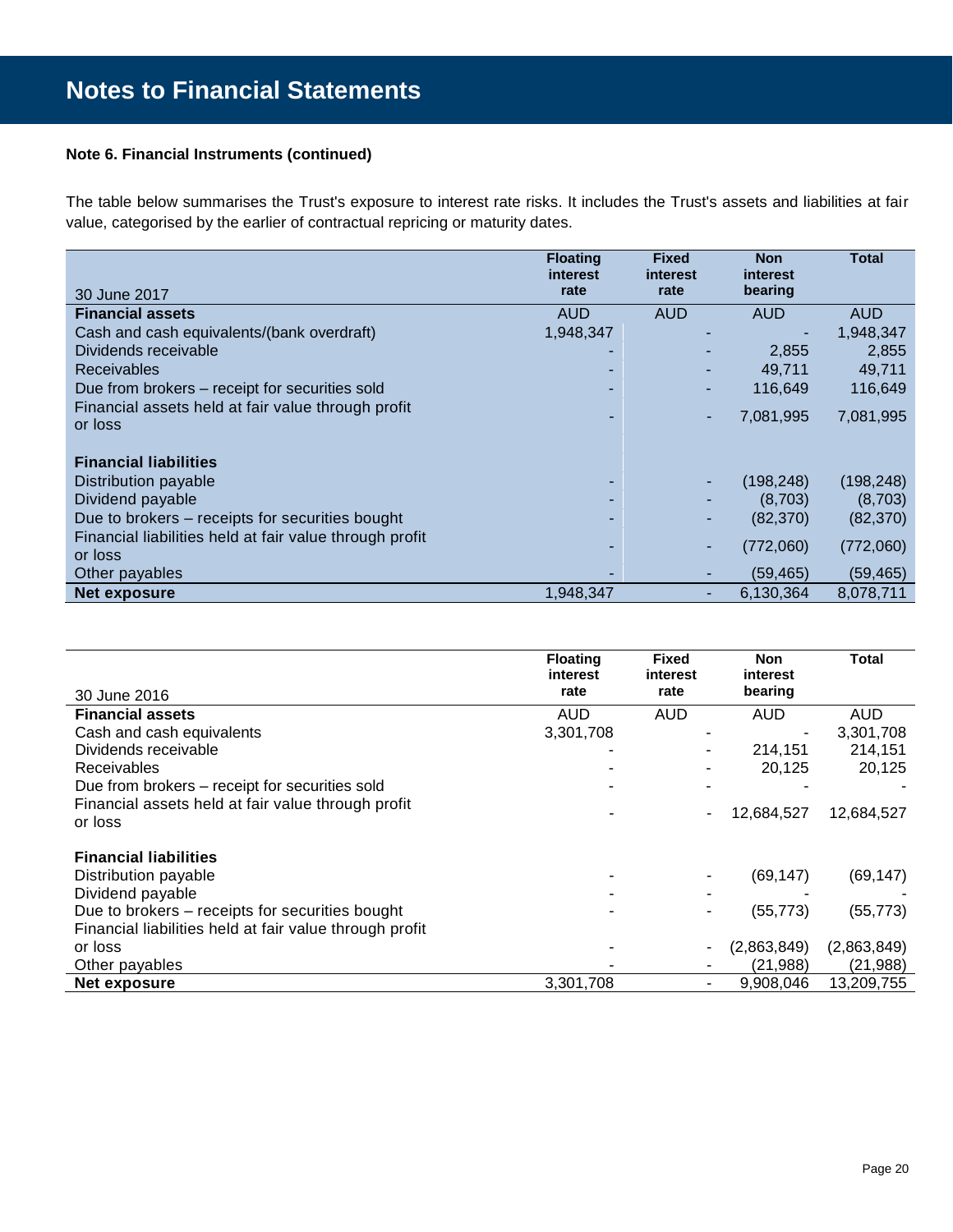## **Note 6. Financial Instruments (continued)**

## *(b) Price risk and Interest rate risk*

The following table summarises the sensitivity of the Trust's operating profit and net assets attributable to unitholders to the price risk and interest rate risk. The reasonably possible movements in the risk variables have been determined based on management's best estimate, having regard to a number of factors, including historical levels of changes in interest rates, foreign exchange rates and historical market volatility. However, actual movements in the risk variables may be greater or less than anticipated due to a number of factors, including unusually large market shocks resulting from changes in the performance of and/or correlation between the performance of the economies, markets and securities in which the Trust invests. As a result, historic variations in risk variables should not be used to predict future variations in the risk variables.

|              |            | <b>Price Risk</b>                                     |            | <b>Interest Rate Risk</b> |
|--------------|------------|-------------------------------------------------------|------------|---------------------------|
|              |            | Impact on operating profit/net assets attributable to |            |                           |
|              |            | unitholders                                           |            |                           |
|              | $-10%$     | +10%                                                  | $-100$ bps | $+100$ bps                |
|              |            |                                                       |            |                           |
| 30 June 2017 | (630, 993) | 630,993                                               | (19.483)   | 19,483                    |
| 30 June 2016 | (982,068)  | 982.068                                               | (33,017)   | 33,017                    |

In determining the impact of an increase/decrease in net assets attributable to unitholders arising from market risk, the Responsible Entity has considered prior period and expected future movements of the portfolio information in order to determine a reasonably possible shift in assumptions.

## *(c) Credit risk*

Credit risk refers to the risk that a counterpart will default on its contractual obligations resulting in financial loss to the due.

The main concentration of credit risk to which the Trust is exposed arises from cash and cash equivalents and amounts due from other receivables.

Concentrations of credit risk are minimised primarily by:

- ensuring counterparties, together with the respective credit limits, are approved; and
- ensuring transactions are undertaken with a large number of counterparties.

The Trust has a prime brokerage agreement with Interactive Brokers, the Trust's prime broker, and some of the Trust's assets will be pledged as collateral for amounts drawn under the overdraft facility. There was no overdraft position as at 30 June 2017 (2016: nil).

Certain assets of the Trust will be held by the Custodian in segregated accounts together with assets deposited by it on behalf of other customers of the Custodian or Prime Broker. Such assets will not be mixed with the property of the Custodian or the Prime Broker and should not be available to third party creditors of the Custodian or Prime Broker in the event of insolvency of the Custodian or Prime Broker (as the case may be). However, the assets of the Trust held by a Custodian will be subject to a charge to secure the Trust's obligations to the Prime Broker.

The main concentration of credit risk to which the Trust is exposed arises from cash and cash equivalents.

The Trust has a material credit risk exposure to the banks (Westpac and Interactive Brokers) that hold the Trust's cash assets at 30 June 2017.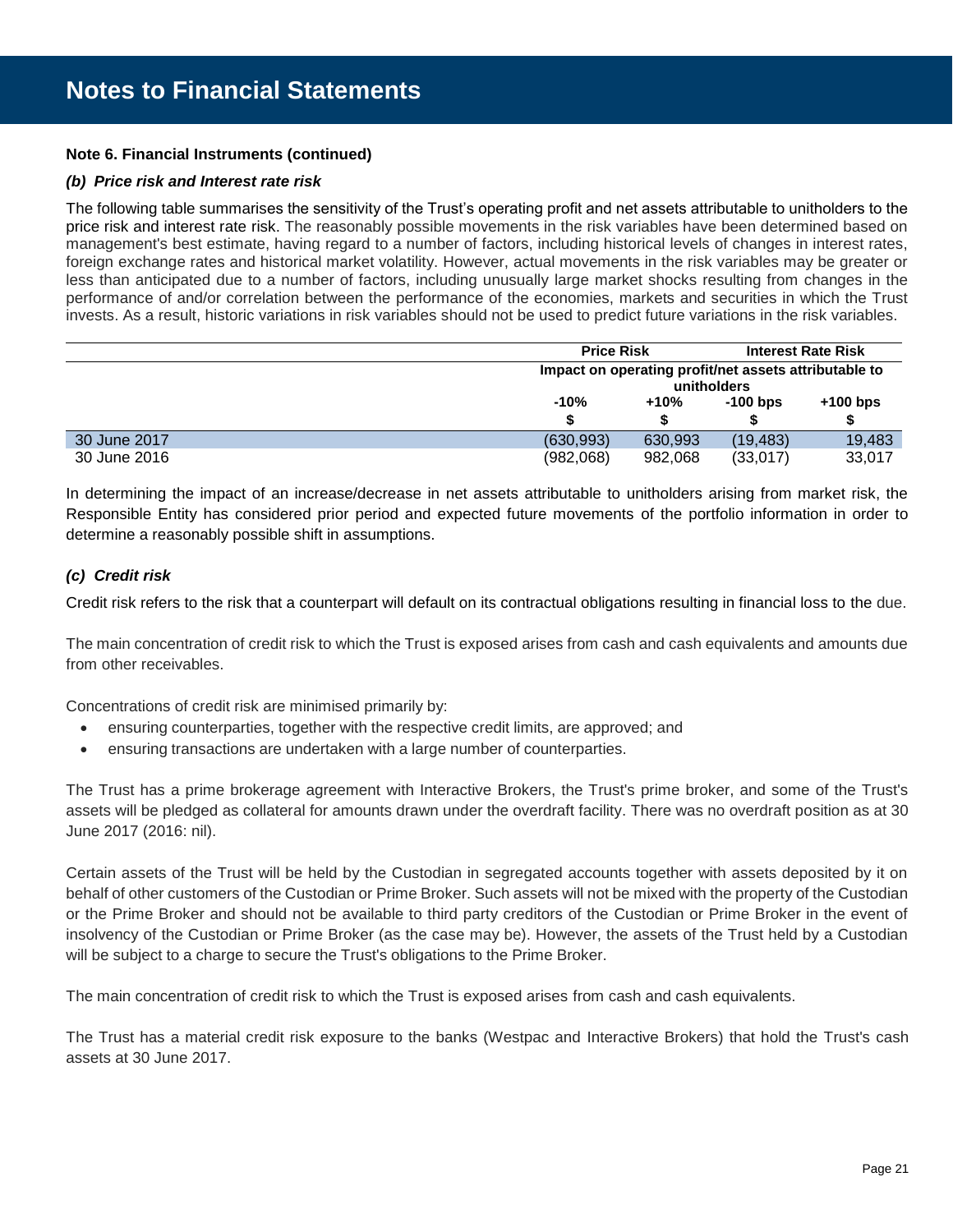## **Note 6. Financial Instruments (continued)**

An analysis of exposure by rating is set out in the table below:

|            | 2017      | 2016      |
|------------|-----------|-----------|
|            |           |           |
|            |           |           |
| Rating     |           |           |
| AA         | 343,584   | 4,567     |
| A          |           | 3,297,141 |
| <b>BBB</b> | 1,604,763 |           |
| Total      | 1,948,347 | 3,301,708 |

## (i) Settlement of securities transactions

All transactions in listed securities are settled/paid for upon delivery using approved brokers. The risk of default is considered low, as delivery of securities sold is only made once the broker has received payment. Payment is made once purchase on the securities have been received by the broker. The trade will fail if either party fails to meet its obligations.

## (ii) Cash and cash equivalents

The exposure to credit risk for cash and cash equivalents is low as all counterparties have a rating of BBB or higher. In accordance with the Trust's Constitution, the investment manager monitors the Trust's credit position of a daily basis, and the Board of Directors reviews it on a quarterly basis.

## (iii) Other

The Trust is not materially exposed to credit risk on other financial assets.

The maximum exposure to credit risk at the end of each reporting period is the carrying amount of the financial assets. None of these assets are impaired nor past due but not impaired.

## *(d) Liquidity risk*

Liquidity risk is the risk that the Trust may not be able to generate sufficient cash resources to settle its obligations in full as they fall due or can only do so on terms that are materially disadvantageous.

The Trust is exposed to daily cash redemptions of redeemable units and daily margin calls on derivatives. It therefore primarily holds investments that are traded in an active market and can be readily disposed. Only a limited proportion of its assets are held in investments not actively traded on a stock exchange.

The majority of the Trust's listed securities are considered readily realisable, as they are listed on the Australian Securities Exchange.

Derivatives may also be used to improve the efficiency of implementing the investment strategy. Derivatives will only be held for a short period of time. The investment manager may not use derivatives or borrowings to gear the portfolio.

In order to manage the Trust's overall liquidity, the Responsible Entity has the discretion to reject an application for units and to defer or adjust a redemption of units if the exercise of such discretion is in the best interests of unitholders. Units are redeemed on demand at the unitholder's option. However, the Board does not envisage that the contractual maturity disclosed in the table below will be representative of the actual cash outflows, as holders of these instruments typically retain them for the medium to long term.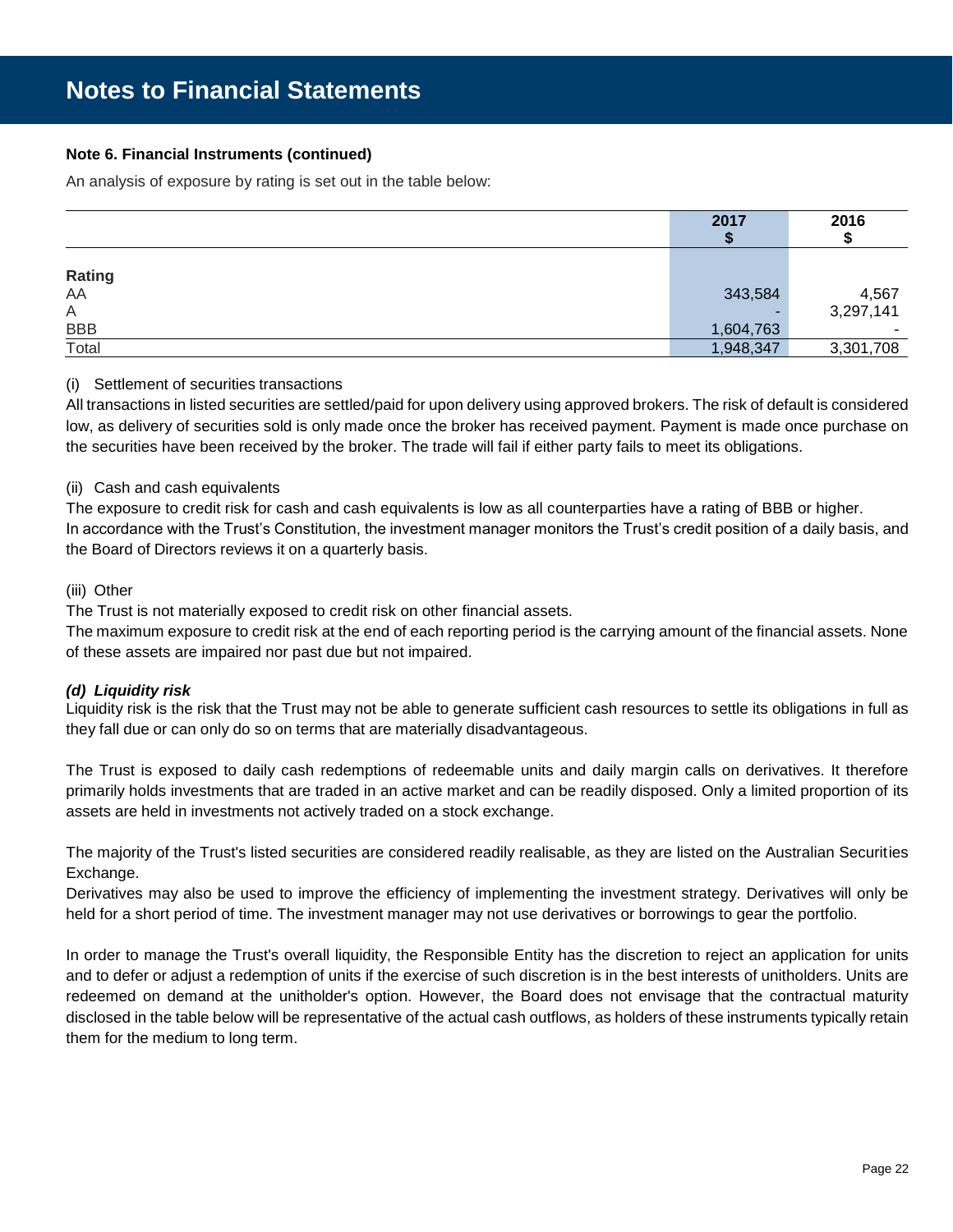## **Note 6. Financial Instruments (continued)**

The table below analyses the Trust's non-derivative financial liabilities into relevant maturity groupings based on the remaining period at the end of the reporting period. The amounts in the table are the contractual undiscounted cash flows.

| 30 June 2017                                                       | Less than<br>1 month | $1 - 6$<br>months | $6 - 12$<br>months       | 1-2 years                | <b>Total</b> |
|--------------------------------------------------------------------|----------------------|-------------------|--------------------------|--------------------------|--------------|
| <b>Liabilities</b>                                                 |                      |                   |                          |                          |              |
| Distribution payable                                               | 198,248              |                   |                          | ۰                        | 198,248      |
| Dividend payable                                                   | 8.703                |                   |                          | ۰                        | 8,703        |
| Due to brokers – payments for securities purchased                 | 82.370               |                   |                          | ۰                        | 82,370       |
| Financial liabilities held at fair value through profit<br>or loss | 772,060              |                   |                          | $\overline{\phantom{a}}$ | 772,060      |
| Other payables                                                     | 59.465               |                   | $\overline{\phantom{a}}$ | ۰                        | 59,465       |
| Net assets attributable to unitholders                             |                      | 8,078,711         |                          | $\blacksquare$           | 8,078,711    |
| Contractual cash flows (excluding gross settled<br>derivatives)    | 1,120,846            | 8.078.711         |                          | ۰.                       | 9,199,557    |

| 30 June 2016                                                            | Less than 1<br>month | 1-6<br>months | $6 - 12$<br>months | 1-2 years | <b>Total</b> |
|-------------------------------------------------------------------------|----------------------|---------------|--------------------|-----------|--------------|
| <b>Liabilities</b>                                                      |                      |               |                    |           |              |
| Distribution payable                                                    | 69,147               |               |                    | ۰         | 69,147       |
| Dividend payable                                                        |                      |               |                    | -         |              |
| Due to brokers – payments for securities<br>purchased                   | 55,773               |               |                    | ۰         | 55,773       |
| Financial liabilities held at fair value through profit<br>or loss      | 2,863,849            |               |                    | -         | 2,863,849    |
| Other payables                                                          | 21.988               |               |                    | ۰         | 21,988       |
| Net assets attributable to unitholders                                  | 13,235,886           |               |                    | -         | 13,235,886   |
| <b>Contractual cash flows (excluding gross)</b><br>settled derivatives) | 16,246,643           |               |                    | -         | 16,246,643   |

## **Note 7. Fair value measurement**

The Trust measures and recognises the following assets and liabilities at fair value on a recurring basis through profit or loss (FVTPL).

AASB 13 requires disclosure of fair value measurements by level of the following fair value hierarchy:

*Fair value hierarchy*

Level 1: Quoted prices (unadjusted) in active markets for identical assets or liabilities that the entity can access at the measurement date.

Level 2: Inputs other than quoted prices included within Level 1 that are observable for the asset or liability, either directly or indirectly.

Level 3: Unobservable inputs for the asset or liability.

## **(i) Fair value in an active market (level 1)**

The fair value of financial assets and liabilities traded in active markets is based on their quoted market prices at the end of the reporting period without any deduction for estimated future selling costs.

The Trust values its investments in accordance with the accounting policies set out in this note. For the majority of its investments, the Trust relies on information provided by independent pricing services for the valuation of its investments.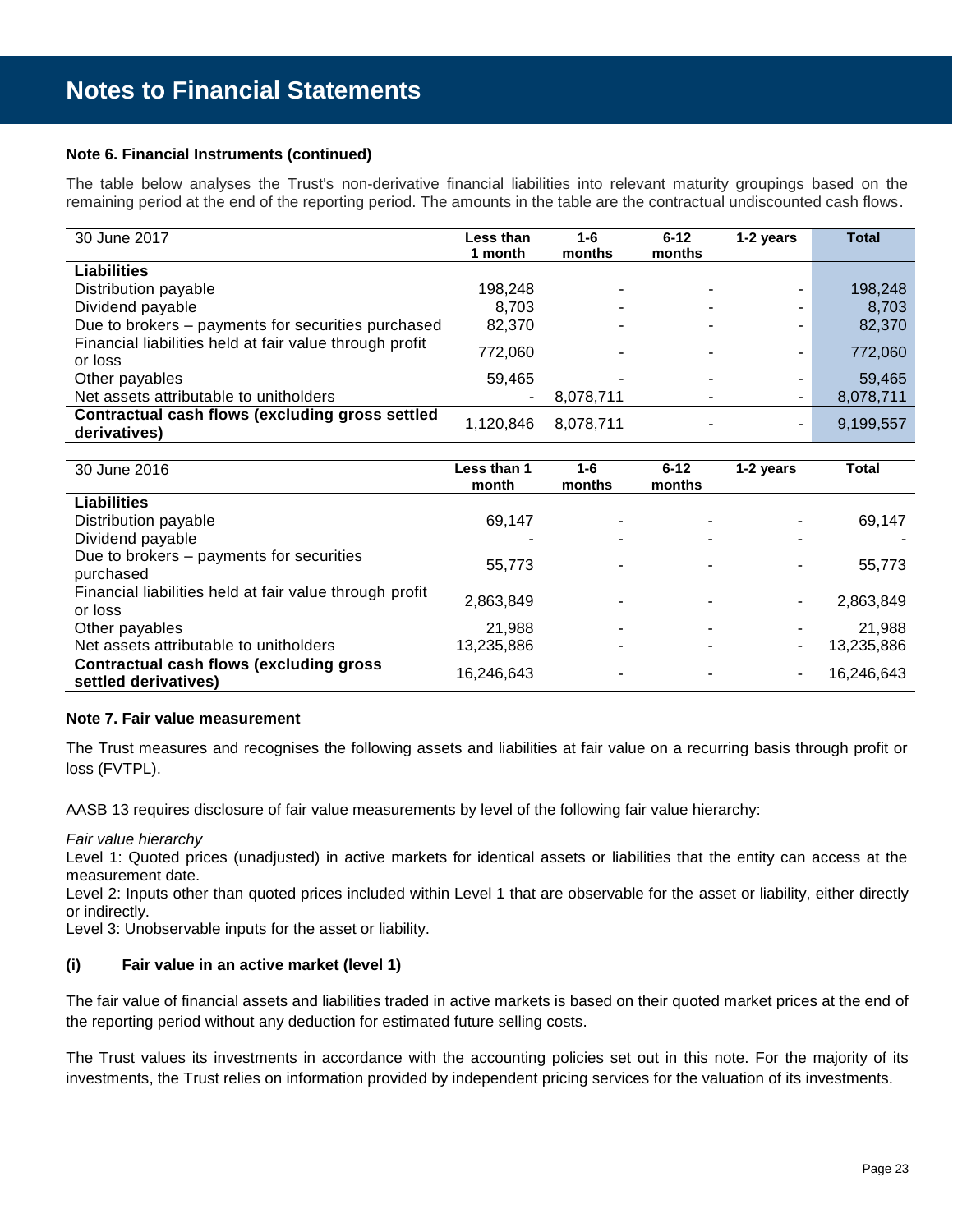## **Note 7. Fair value measurement (continued)**

The quoted market price used for financial assets held by the Trust is the current bid price; the appropriate quoted market price for financial liabilities is the current asking price. When the Trust holds derivatives with offsetting market risks, it uses mid-market prices as a basis for establishing fair values for the offsetting risk positions and applies this bid or asking price to the net open position, as appropriate.

A financial instrument is regarded as quoted in an active market if quoted prices are readily and regularly available from an exchange, dealer, broker, industry group, pricing service, or regulatory agency, and those prices represent actual and regularly occurring market transactions on an arm's length basis.

## **(ii) Fair value in an inactive or unquoted market (level 2 and level 3)**

The fair value of financial assets and liabilities that are not traded in an active market is determined using valuation techniques. These include the use of recent arm's length market transactions, reference to the current fair value of a substantially similar other instrument, discounted cash flow techniques, option pricing models or any other valuation technique that provides a reliable estimate of prices obtained in actual market transactions.

Where discounted cash flow techniques are used, estimated future cash flows are based on management's best estimates and the discount rate used is a market rate at the end of the reporting period applicable for an instrument with similar terms and conditions.

For other pricing models, inputs are based on market data at the end of the reporting period. Fair values for unquoted equity investments are estimated, if possible, using applicable price/earnings ratios for similar listed companies adjusted to reflect the specific circumstances of the issuer.

Some of the inputs to these models may not be market observable and are therefore estimated based on assumptions. The output of a model is always an estimate or approximation of a value that cannot be determined with certainty, and valuation techniques employed may not fully reflect all factors relevant to the positions the Trust holds.

The following tables detail the Trust's assets and liabilities, measured or disclosed at fair value, using a three level hierarchy, based on the lowest level of input that is significant to the entire fair value measurement, being:

|                                                        | Level 1   | Level 2 | Level 3 | <b>Total</b> |
|--------------------------------------------------------|-----------|---------|---------|--------------|
| 30 June 2017                                           | \$        | S       | \$      | \$           |
| <b>Financial assets</b>                                |           |         |         |              |
| Financial assets designated at fair value through      |           |         |         |              |
| profit or loss:                                        |           |         |         |              |
| Listed equity securities                               | 6,814,495 |         | ۰       | 6,814,495    |
| Listed unit trusts                                     | 267,500   | ۰       | ۰.      | 267,500      |
| <b>Total financial assets</b>                          | 7,081,995 |         | ۰.      | 7,081,995    |
|                                                        |           |         |         |              |
| <b>Financial liabilities</b>                           |           |         |         |              |
| Financial liabilities designated at fair value through |           |         |         |              |
| profit or loss:                                        |           |         |         |              |
| Listed equity securities sold short                    | 772.060   |         | ٠.      | 772,060      |
| <b>Total financial liabilities</b>                     | 772.060   |         | ۰.      | 772,060      |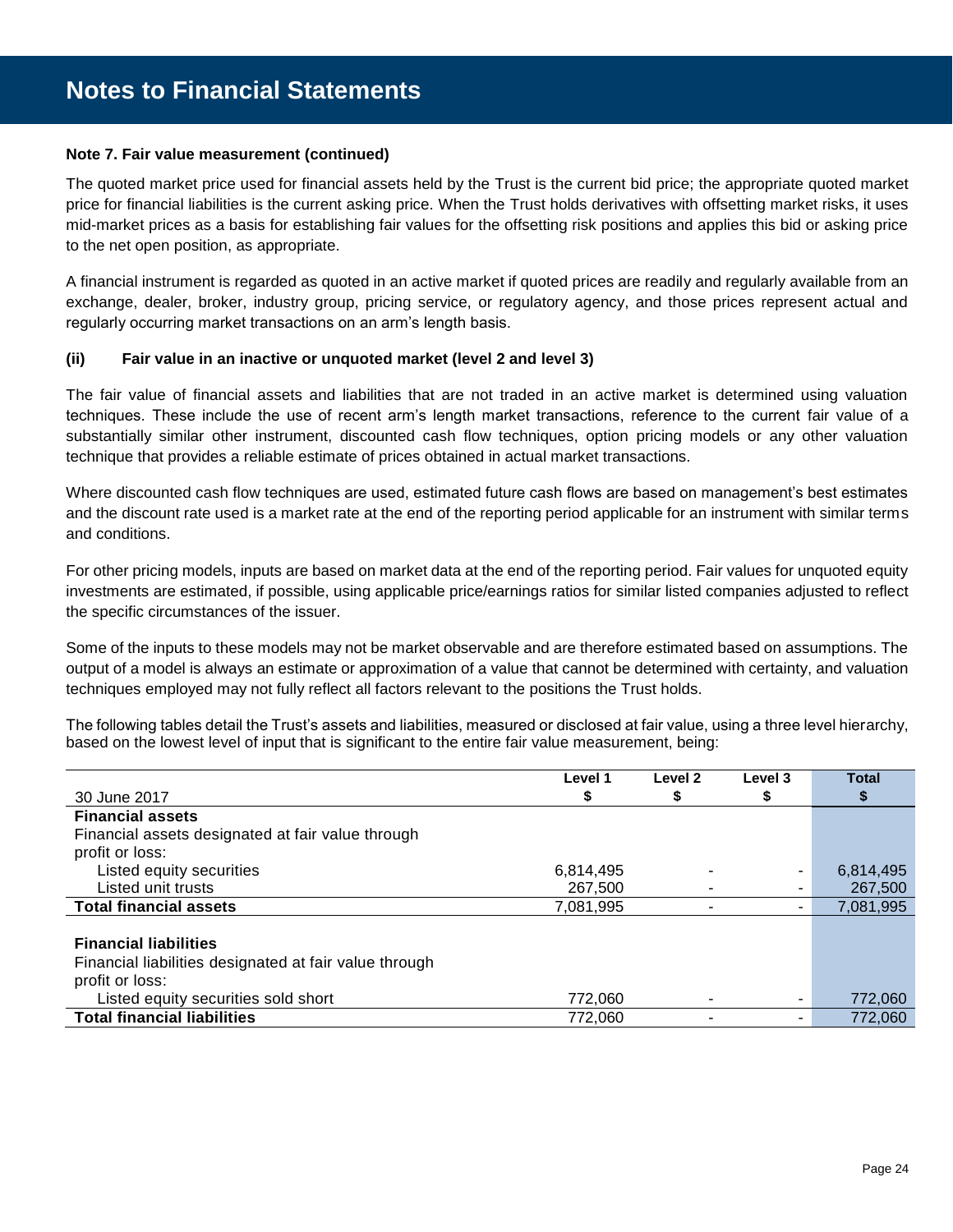## **Note 7. Fair value measurement (continued)**

|                                                   | Level 1    | Level 2 | Level 3 | <b>Total</b> |
|---------------------------------------------------|------------|---------|---------|--------------|
| 30 June 2016                                      |            |         |         | \$           |
| <b>Financial assets</b>                           |            |         |         |              |
| Financial assets designated at fair value through |            |         |         |              |
| profit or loss:                                   |            |         |         |              |
| Listed equity securities                          | 8,774,592  |         | ۰       | 8,774,592    |
| Listed unit trusts                                | 3,909,935  |         | ٠       | 3,909,935    |
| <b>Total financial assets</b>                     | 12,684,527 |         | ۰       | 12,684,527   |
|                                                   |            |         |         |              |

## **Financial liabilities**

Financial liabilities designated at fair value through

| profit or loss:                     |           |  |           |
|-------------------------------------|-----------|--|-----------|
| Listed equity securities sold short | 2,863,849 |  | 2,863,849 |
| <b>Total financial liabilities</b>  | 2,863,849 |  | 2,863,849 |

#### *Transfers between levels*

There were no transfers between levels during the financial year (2016: Nil).

## *Valuation techniques for fair value measurements*

The carrying amounts of trade and other receivables and trade and other payables are assumed to approximate their fair values due to their short-term nature.

The fair value of financial liabilities is estimated by discounting the remaining contractual maturities at the current market interest rate that is available for similar financial liabilities.

## *Accounting policy for fair value measurement*

When an asset or liability, financial or non-financial, is measured at fair value for recognition or disclosure purposes, the fair value is based on the price that would be received to sell an asset or paid to transfer a liability in an orderly transaction between market participants at the measurement date; and assume that the transaction will take place either: in the principal market; or in the absence of a principal market; in the most advantageous market.

Fair value is measured using the assumptions that market participants would use when pricing the asset or liability, assuming they act in their economic best interests. For non-financial assets, the fair value measurement is based on its highest and best use. Valuation techniques that are appropriate in the circumstances and for which sufficient data are available to measure fair value, are used, maximising the use of relevant observable inputs and minimising the use of unobservable inputs.

Assets and liabilities measured at fair value are classified into three levels using a fair value hierarchy that reflects the significance of the inputs used in making the measurements. Classifications are reviewed at each reporting date and transfers between levels are determined based on a reassessment of the lowest level of input that is significant to the fair value measurement.

For recurring and non-recurring fair value measurements, external valuers may be used when internal expertise is either not available or when the valuation is deemed to be significant. External valuers are selected based on market knowledge and reputation. Where there is a significant change in fair value of an asset or liability from one period to another, an analysis is undertaken, which includes a verification of the major inputs applied in the latest valuation and a comparison where applicable, with external sources of data.

For certain other financial instruments, including amounts due from/to brokers and payables, the carrying amounts approximate fair value due to the immediate or short term nature of these financial instruments.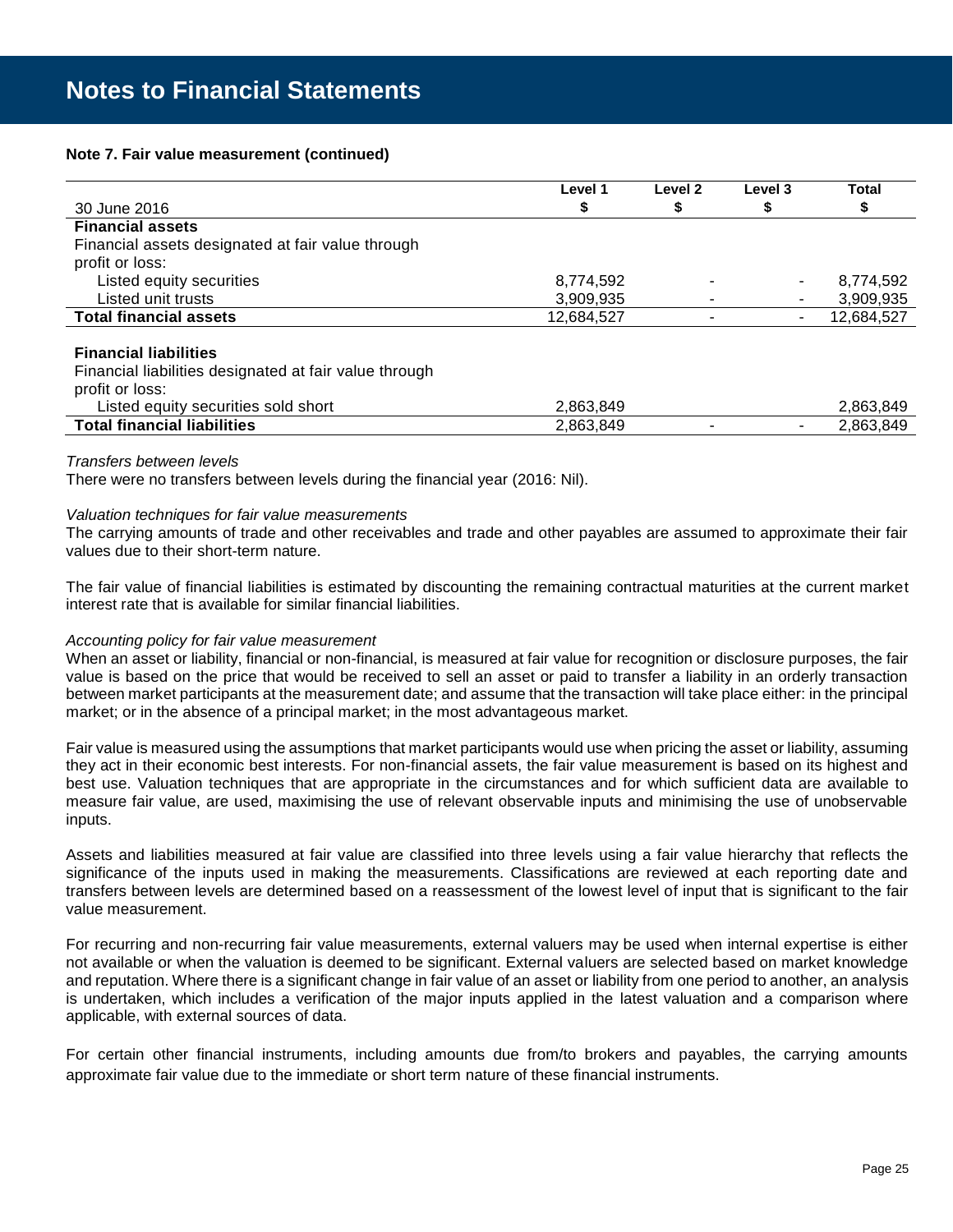## **Note 8. Cash and cash equivalents**

|                                 | 2017      | 2016      |
|---------------------------------|-----------|-----------|
|                                 |           |           |
|                                 |           |           |
| Cash at bank                    | 1,948,347 | 3,301,708 |
| Total cash and cash equivalents | 1,948,347 | 3,301,708 |

#### *Accounting policy for cash and cash equivalents*

Cash and cash equivalents includes cash on hand, deposits held at call with financial institutions, other short-term, highly liquid investments with original maturities of three months or less that are readily convertible to known amounts of cash and which are subject to an insignificant risk of changes in value, and bank overdrafts. Bank overdrafts are shown within borrowings in the Statement of Financial Position.

Payments and receipts relating to the purchase and sale of investment securities are classified as cash flows from operating activities in the Statement of Cash Flows, as movements in the fair value of these securities represent the Trust's main income generating activity.

## **Note 9. Financial assets held at fair value through profit or loss**

|                                                                  | 2017      | 2016       |
|------------------------------------------------------------------|-----------|------------|
| Designated at fair value through profit or loss                  |           |            |
| Listed equity securities                                         | 6,814,495 | 8,774,592  |
| Listed unit trusts                                               | 267,500   | 3,909,935  |
| Total financial assets held at fair value through profit or loss | 7,081,995 | 12,684,527 |

An overview of the risk exposure relating to financial assets held at fair value through profit or loss is included in Note 6.

## **Note 10. Financial liabilities held at fair value through to profit or loss**

|                                                                       | 2017    | 2016      |
|-----------------------------------------------------------------------|---------|-----------|
|                                                                       |         |           |
|                                                                       |         |           |
| Designated at fair value through profit or loss                       |         |           |
| Listed equity securities sold short                                   | 772,060 | 2,863,849 |
| Total financial liabilities held at fair value through profit or loss | 772.060 | 2,863,849 |

An overview of the risk exposure relating to financial liabilities held at fair value through profit or loss is included in Note 6.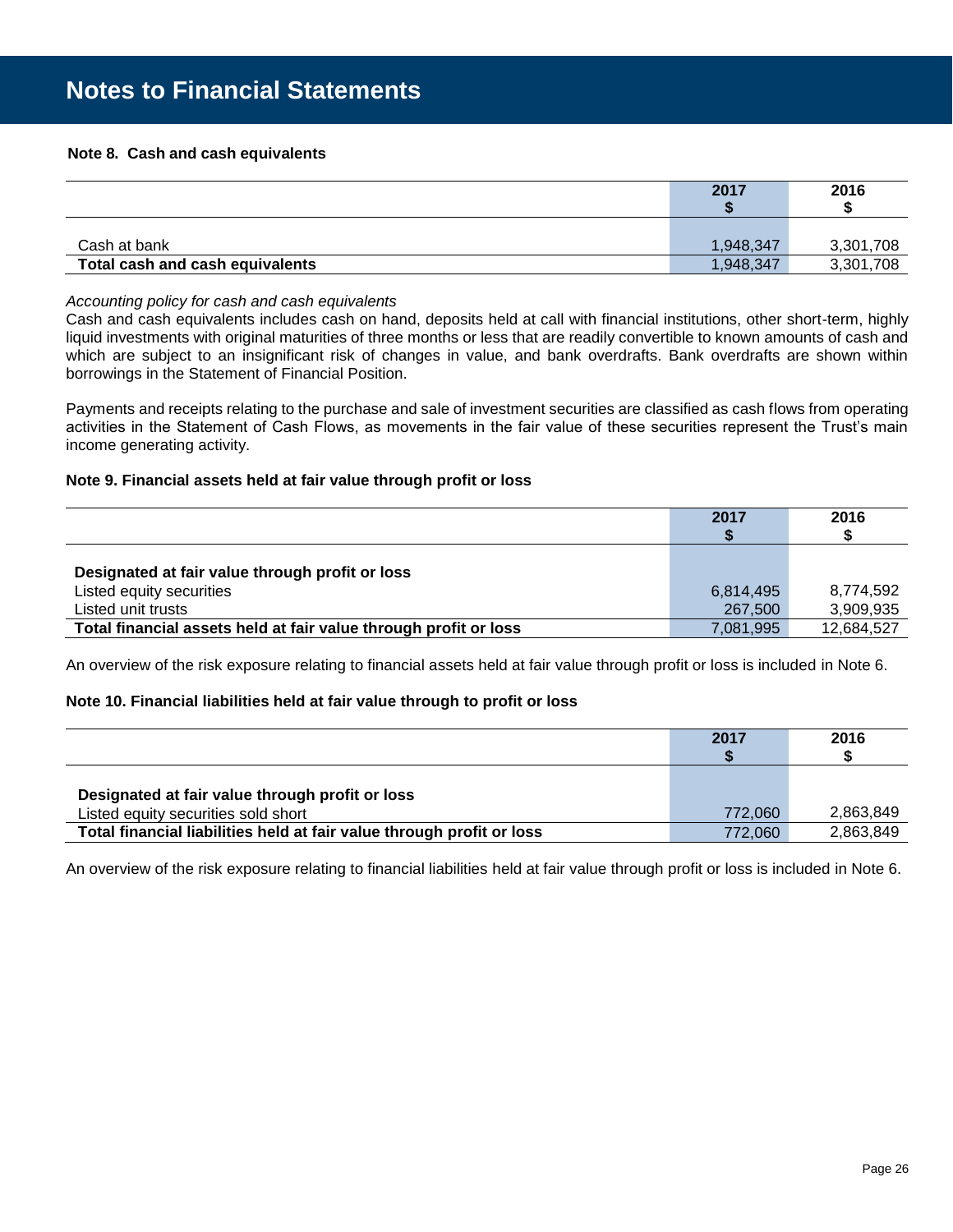## **Note 11. Net assets attributable to unitholders**

Movements in the number of units and net assets attributable to unitholders during the year were as follows:

|                                                 | 2017           | 2016           | 2017          | 2016           |
|-------------------------------------------------|----------------|----------------|---------------|----------------|
|                                                 | No.            | No.            | \$            | \$             |
|                                                 |                |                |               |                |
| Opening balance - excluding treasury units      | 18,662,289     | 27,841,271     |               |                |
| Applications                                    | 4,795,800      | 7,088,013      |               |                |
| Redemptions                                     | (10, 318, 142) | (16, 467, 026) |               |                |
| Units issued upon reinvestment of distributions | 165,267        | 200,031        |               |                |
| Closing balance - excluding treasury units      | 13,305,214     | 18,662,289     |               |                |
|                                                 |                |                |               |                |
| Opening balance - treasury units                | 2,392,859      | 1,093,222      |               |                |
| Applications                                    | 5,390,906      | 9,731,576      |               |                |
| Redemptions                                     | (183, 197)     | (3,295,099)    |               |                |
| Cancellation of treasury units                  | (5,200,000)    | (5, 136, 840)  |               |                |
| Closing balance - treasury units                | 2,400,568      | 2,392,859      |               |                |
|                                                 |                |                |               |                |
| Opening balance - including treasury units      | 21,055,148     | 28,934,493     | 13,209,755    | 23,375,770     |
| Applications                                    | 10,186,706     | 16,819,589     | 3,417,032     | 5,002,804      |
| Redemptions                                     | (10, 501, 339) | (19, 762, 125) | (7, 270, 392) | (11, 741, 281) |
| Units issued upon reinvestment of distributions | 165,267        | 200,031        | 121,724       | 156,524        |
| Cancellation of treasury units                  | (5,200,000)    | (5, 136, 840)  |               |                |
| Increase/(decrease) in net assets attributable  |                |                |               |                |
| to unitholders                                  |                |                | (1,399,407)   | (3,584,062)    |
| Closing balance - including treasury units      | 15,705,782     | 21,055,148     | 8,078,712     | 13,209,755     |

As stipulated within the Trust Constitution, each unit represents a right to an individual share in the Trust and does not extend to a right to the underlying assets of the Trust.

## *Accounting policy for net assets attributable to unitholders*

Applications and redemptions for units can be conducted on the ASX platform (on market) or by using the current PDS (off market).

## On market

Unitholders may instruct their stockbroker or financial adviser to purchase or sell units on the ASX platform.

## Off Market

Applications received for units in the Trust are recorded net of any entry fees payable prior to the issue of units in the Trust. Redemptions from the Trust are recorded gross of any exit fees payable after the cancellation of units redeemed.

Unit redemption prices are determined by reference to the net assets for the Trust, divided by the number of units on issue.

Units are redeemable at the unitholders' option; however, applications and redemptions may be suspended by the Responsible Entity if it is in the best interests of the unitholders. The units are classified as financial liabilities as the Trust is required to distribute its distributable income. The units can be put back to the Trust at any time for cash based on the redemption price. The fair value of redeemable units is measured at the redemption amount that is payable (based on the redemption unit price) at the end of the reporting period if unitholders exercised their right to redeem units in the Trust.

The Responsible Entity manages a market making service for the Trust, and offers units for sale and bids to purchase units. Treasury unit trading is conducted to facilitate applications and redemptions through the ASX AQUA platform. The Responsible Entity monitors its holdings in treasury units and will generate more or cancel treasury units where appropriate.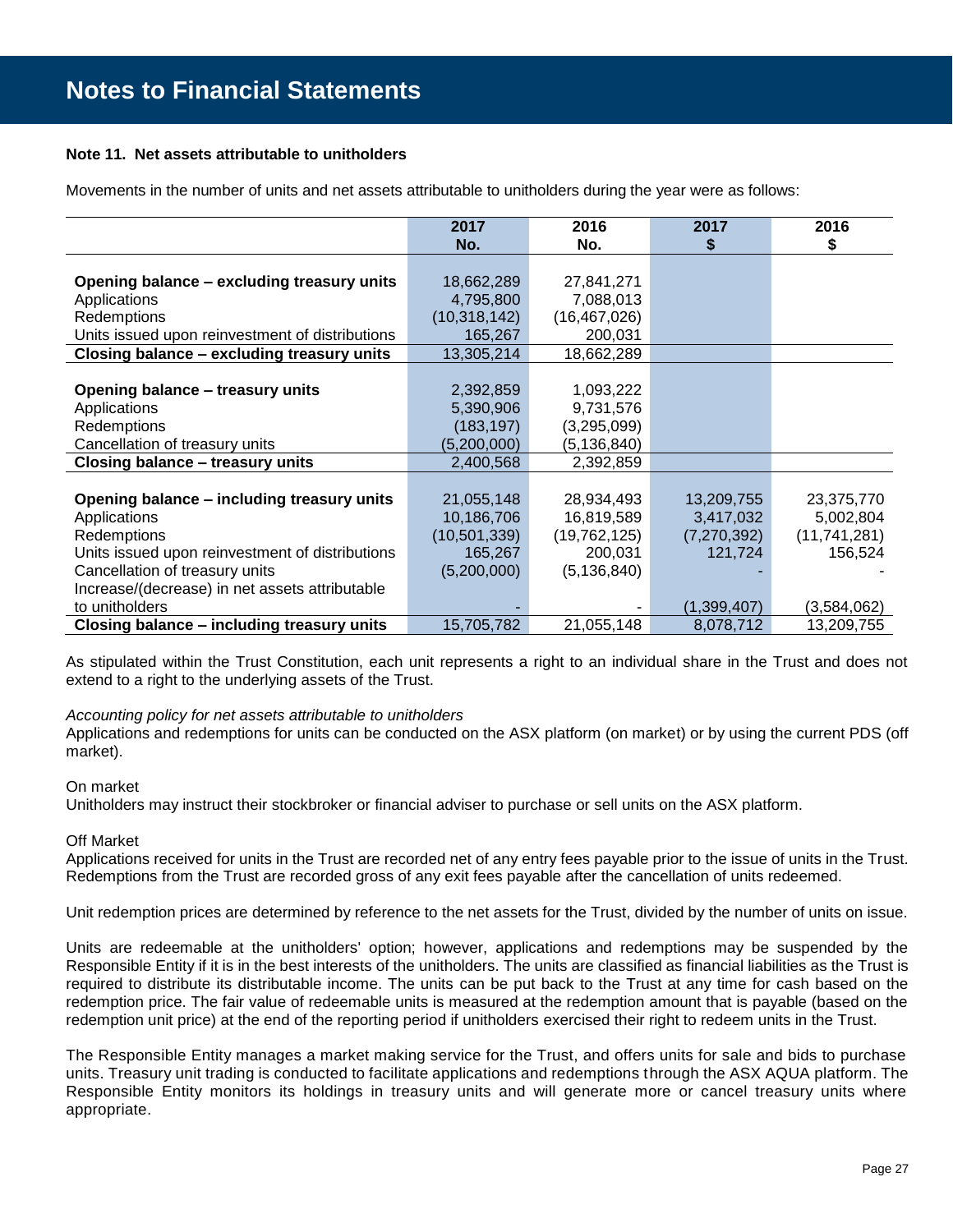## **Note 12. Distribution to unitholders**

The distributions for the year were as follows:

|                                              | 2017    | 2017       | 2016    | 2016       |
|----------------------------------------------|---------|------------|---------|------------|
|                                              |         | <b>CPU</b> |         | <b>CPU</b> |
|                                              |         |            |         |            |
| <b>Quoted Units</b>                          |         |            |         |            |
| Distributions paid                           | 585,347 | 3.89       | 885,739 | 4.23       |
| Distributions payable (30 June 2017 quarter) | 194.577 | 1.49       | 66,646  | 0.37       |
| <b>Total distributions</b>                   | 779.924 | 5.38       | 952,385 | 4.60       |
|                                              |         |            |         |            |
| <b>Unquoted Units</b>                        |         |            |         |            |
| Distributions paid                           | 15,068  | 3.89       | 176,867 | 4.23       |
| Distributions payable (30 June 2017 quarter) | 3,671   | 1.49       | 2,501   | 0.37       |
| <b>Total distributions</b>                   | 18,739  | 5.38       | 179,368 | 4.60       |

## *Accounting policy for distribution to unitholders*

The Trust distributes its distributable income in accordance with the Trust Constitution, to unitholders by cash or reinvestment. The distributions are recognised in profit or loss as finance costs attributable to unitholders. Unpaid amount is recognised in the Statement of Financial Position.

Income not distributed is included in net assets attributable to unitholders. Movements in net assets attributable to unitholders are recognised in the Statement of Profit or Loss and Other Comprehensive Income as finance costs.

## **Note 13. Other operating expenses**

|                                       | 2017    | 2016   |
|---------------------------------------|---------|--------|
|                                       |         |        |
| Bank fees                             | 816     | 821    |
| Stock loan fees                       | 10,732  | 42,085 |
| Other expenses                        | 279,183 |        |
| <b>Total other operating expenses</b> | 290,731 | 42,906 |

The Trust announced via a fund update on its website that effective 8 August 2016, Aurora Funds Management Limited may begin charging all of its normal operating expenses to the Trust in accordance with the Trust's Constitution.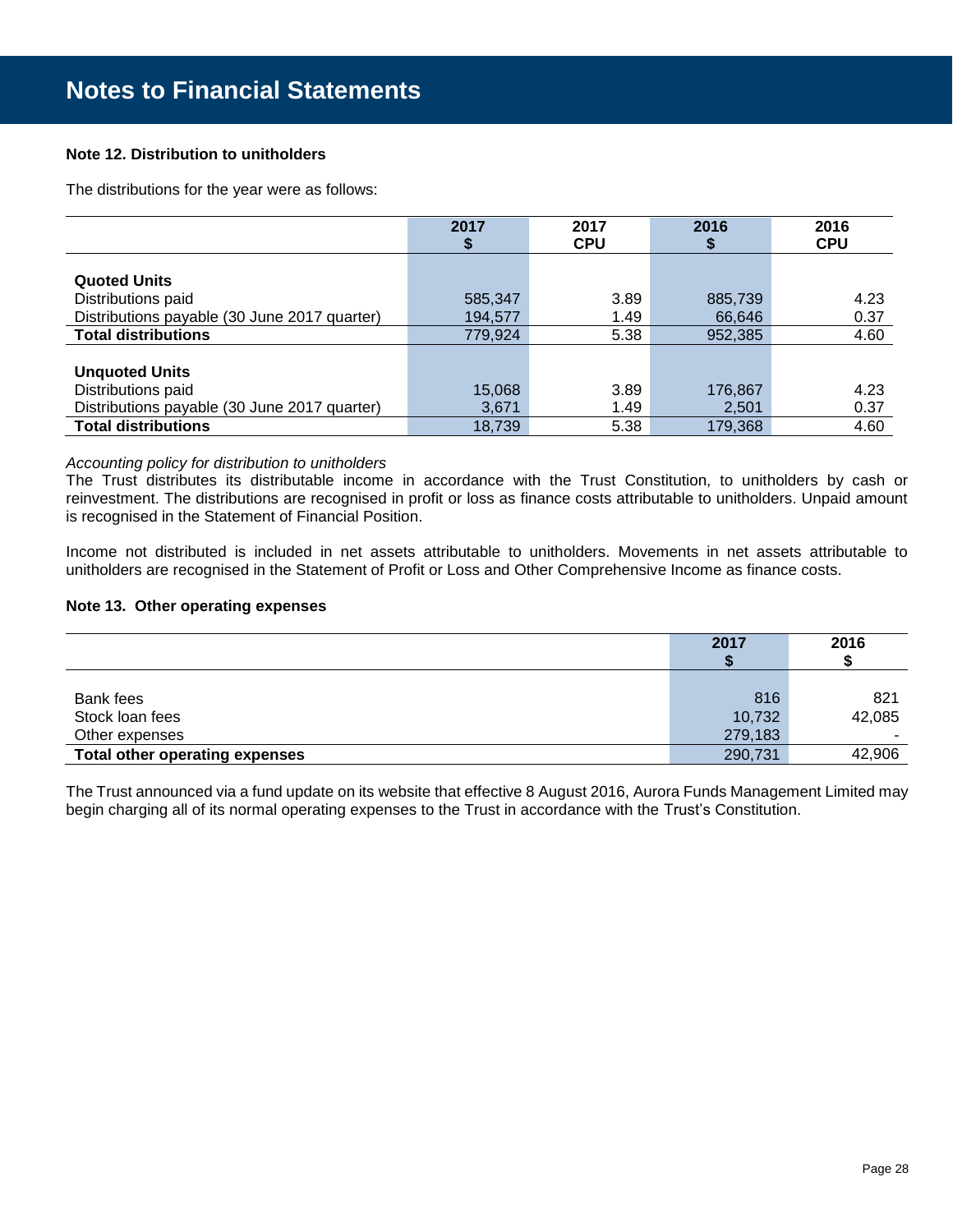### **Note 14. Remuneration of auditors**

During the financial year, the following fees were paid or payable by the Trust for services provided by the auditor of the Trust. The auditor of the Trust is Deloitte Touche Tohmatsu (2016: Deloitte Touche Tohmatsu). The Responsible Entity is responsible for paying this remuneration of auditor on behalf of the Trust.

|                                                           | 2017   | 2016   |
|-----------------------------------------------------------|--------|--------|
|                                                           |        |        |
|                                                           |        |        |
| Audit and other assurance services                        |        |        |
| Audit and review of financial statements                  | 25,025 | 30,000 |
| Audit of compliance plan                                  | 5,133  | 3,500  |
| Total remuneration for audit and other assurance services | 30.158 | 33,500 |
|                                                           |        |        |
| <b>Taxation services</b>                                  |        |        |
| Tax distribution review                                   | 10,350 | 4,200  |
| Tax compliance services                                   | 3,000  | 3,000  |
| <b>Total remuneration for tax services</b>                | 13,350 | 7,200  |
|                                                           |        |        |
| <b>Total remuneration of Deloitte Touche Tohmatsu</b>     | 43.508 | 40.700 |

#### **Note 15. Related party transactions**

#### *Responsible Entity*

The Responsible Entity of Aurora Dividend Income Trust (Managed Fund) is Aurora Funds Management Limited. In the period to 30 June 2017, Aurora Funds Management Limited acquired units in Aurora Global Income Trust, as set out below.

#### *Key management personnel unitholdings*

No key management personnel of Aurora Dividend Income Trust held units in the Trust.

#### *Key management personnel compensation*

Key management personnel are paid by Aurora Funds Management Limited. Payments made from the Trust to Aurora Funds Management Limited do not include any amounts directly attributable to the compensation of key management personnel.

#### *Related party unitholdings*

The interests in the Trust held by other managed investment schemes also managed by the Responsible Entity are shown as follows:

| <b>30 June 2017</b>                      | No. of<br>units held<br>opening | No. of<br>units held<br>closing | <b>Fair value</b><br><b>of</b><br><i>investment</i> | <b>Interest</b><br>held | No. of<br>units<br>acquired | No. of units<br>disposed | <b>Distributions</b><br>paid/payable<br>by the Trust |
|------------------------------------------|---------------------------------|---------------------------------|-----------------------------------------------------|-------------------------|-----------------------------|--------------------------|------------------------------------------------------|
| Aurora Fortitude<br>Absolute Return Fund |                                 | 1,015,258                       | \$631,186                                           | 6.46%                   | 4,482,740                   | 3,467,482                | \$57,507                                             |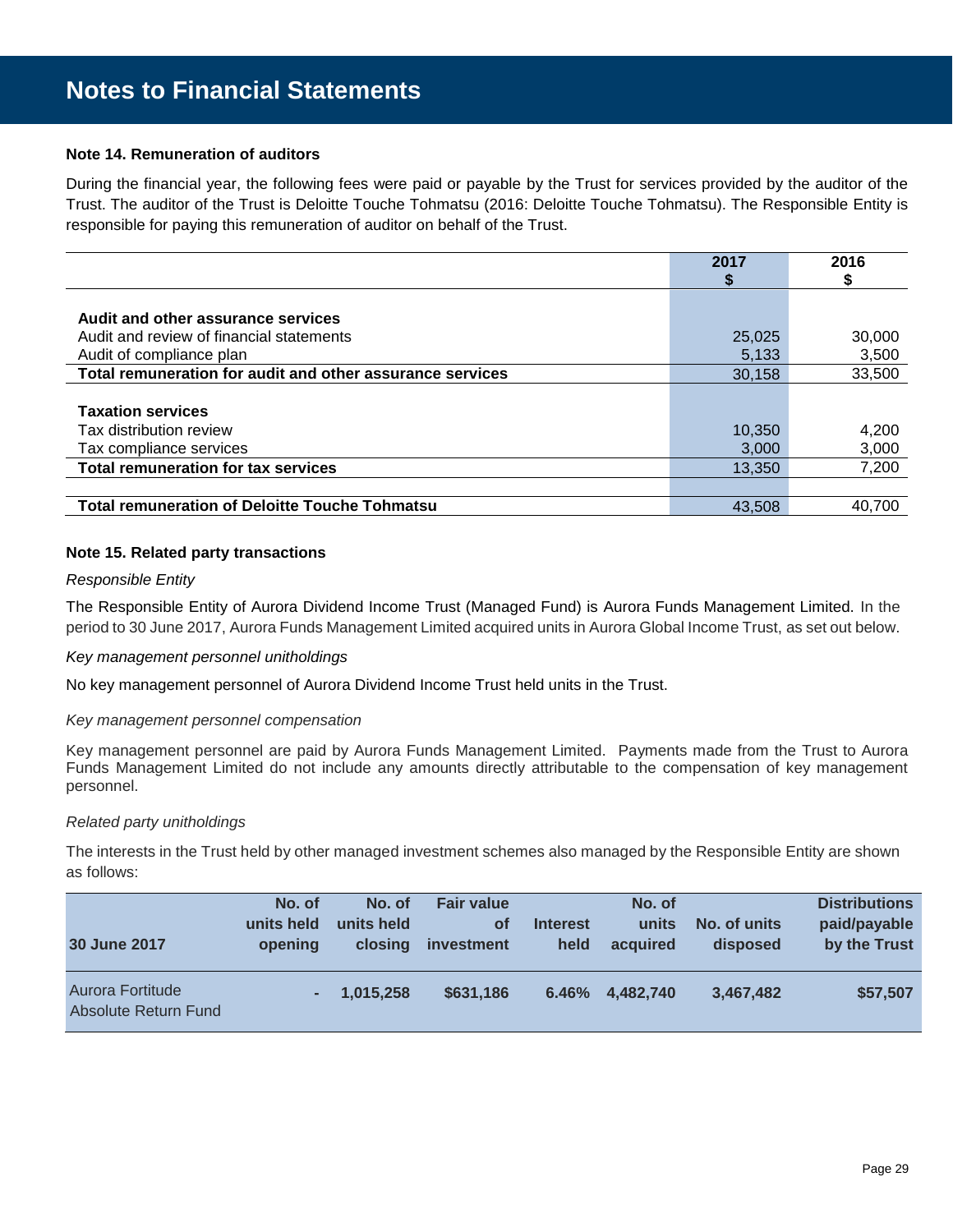|  |  | Note 15. Related party transactions (continued) |  |  |
|--|--|-------------------------------------------------|--|--|
|--|--|-------------------------------------------------|--|--|

| 30 June 2016                             | No. of<br>units held<br>opening | No. of<br>units held<br>closing | <b>Fair value</b><br>Οf<br>investment | <b>Interest</b><br>held  | No. of<br>units<br>acquired | No. of units<br>disposed | <b>Distributions</b><br>paid/payable<br>by the Trust |
|------------------------------------------|---------------------------------|---------------------------------|---------------------------------------|--------------------------|-----------------------------|--------------------------|------------------------------------------------------|
| Aurora Fortitude<br>Absolute Return Fund | $\sim$                          |                                 | ۰.                                    | $\overline{\phantom{a}}$ |                             |                          |                                                      |

## *Treasury units*

The Trust may purchase and sell units in itself as part of its Treasury Unit trading activities. Details of the Trust's investments in itself are set out below:

| 30 June 2017                           | No. of<br>units held<br>opening | No. of<br>units held<br>closing | <b>Fair value</b><br>Οf<br>investment | <b>Interest</b><br>held | No. of<br>units<br>acquired | No. of units<br>disposed | <b>Distributions</b><br>paid/payable<br>by the Trust |
|----------------------------------------|---------------------------------|---------------------------------|---------------------------------------|-------------------------|-----------------------------|--------------------------|------------------------------------------------------|
| <b>Aurora Dividend</b><br>Income Trust | 2,392,859                       | 2.400.568                       | \$1,492,433                           | $15.28\%$               | 5,390,906                   | 5,383,197                | $S-$                                                 |

## **30 June 2016**

| Aurora Dividend<br>Income Trust | 1.093.222 | 2,392,859 | \$1.708.741 | 8.40% 9.731.576 | 8.431.949 | \$51,823 |
|---------------------------------|-----------|-----------|-------------|-----------------|-----------|----------|
|                                 |           |           |             |                 |           |          |

The interests in the Trust held by the Responsible Entity are shown as follows:

|                                           | No. of     | No. of     | <b>Fair value</b> |                | No. of   |                          | <b>Distributions</b> |
|-------------------------------------------|------------|------------|-------------------|----------------|----------|--------------------------|----------------------|
|                                           | units held | units held | <b>of</b>         | <b>Interes</b> | units    | No. of units             | paid/payable         |
| 30 June 2017                              | opening    | closing    | <i>investment</i> | t held         | acquired | disposed                 | by the Trust         |
|                                           |            |            |                   |                |          |                          |                      |
| Aurora Funds<br><b>Management Limited</b> |            | 144,885    | \$90,075          | 0.92%          | 144.885  | $\overline{\phantom{a}}$ | \$5,892              |

## **30 June 2016**

| Aurora Funds              | $\overline{\phantom{a}}$ | $\sim$ | $\sim$ |  |
|---------------------------|--------------------------|--------|--------|--|
| <b>Management Limited</b> |                          |        |        |  |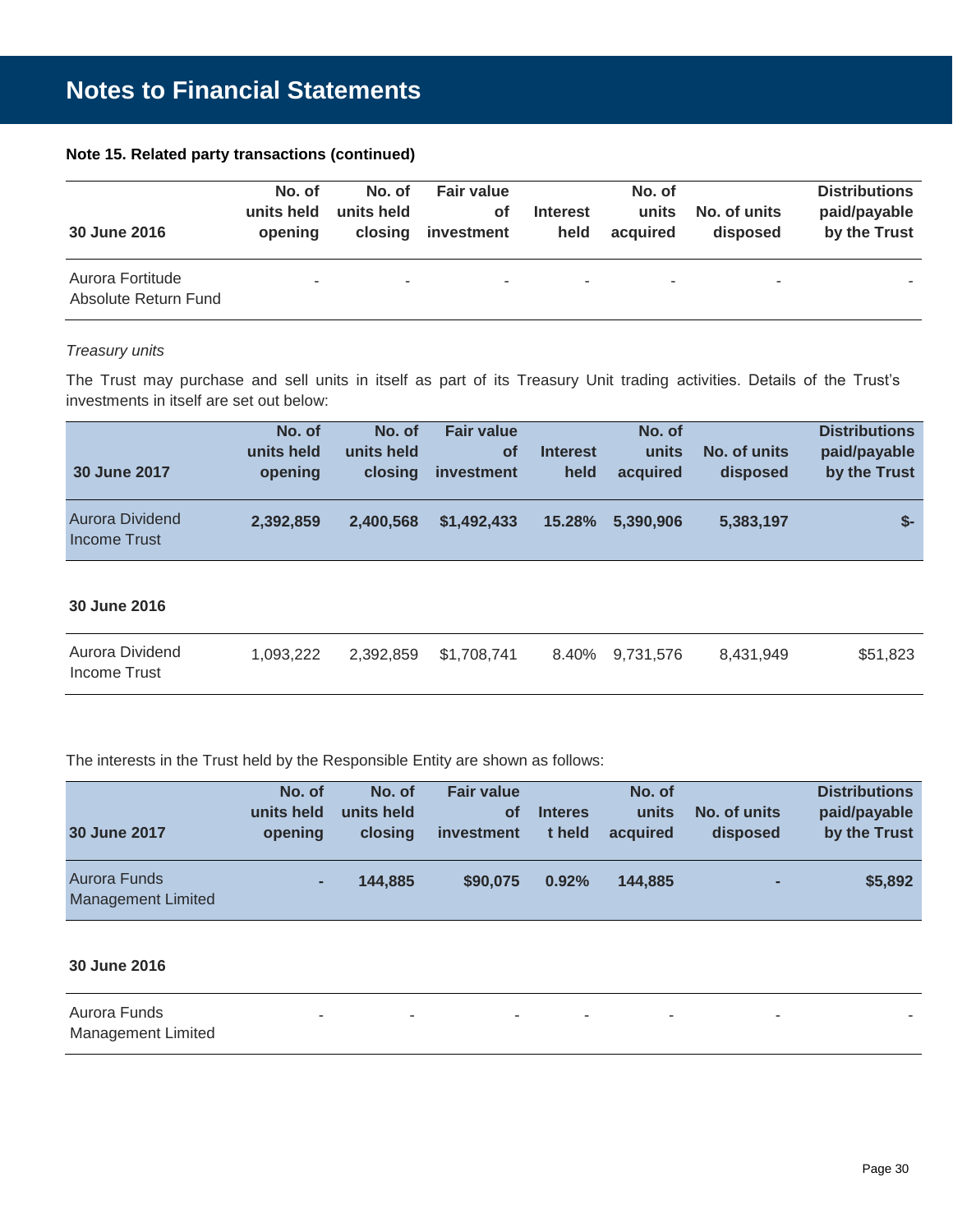## **Note 15. Related party transactions (continued)**

#### *Other related party information*

## Seventh Orion

Seventh Orion Pty Ltd as Trustee for the Aurora Investments Unit Trust (Seventh Orion) owns 100% of the ordinary shares of Aurora Funds Management Limited, being the Responsible Entity of Aurora Dividend Income Trust.

Seventh Orion Pty Ltd is 50% owned by John Patton, the Managing Director of Aurora Funds Management Limited.

#### **Directorships**

Mr John Patton was appointed to the Boards of the following listed entities held by other managed investment schemes also managed by the Responsible Entity:

- Mr Patton was appointed to the Board of Keybridge Capital Limited as a Non-Executive Director on 10 August 2016 and was subsequently appointed to the role of Executive Chairman on 13 October 2016; and
- Mr Patton was appointed to the Board of Metgasco Limited as a Non-Executive Director on 19 September 2016.

#### *Investments*

The Trust did not hold any investments in any schemes which are also managed by the Responsible Entity.

#### *Responsible Entity's/manager's fees and other transactions*

Under the terms of the Trust Constitution, the Responsible Entity is entitled to receive fees, calculated by reference to the average daily net assets (excluding net assets attributable to unitholders) of the Trust as follows:

Management fee payable to the Responsible Entity is 0.97% (including GST) per annum;

The Trust announced via a fund update on its website that effective 8 August 2016, Aurora Funds Management Limited may begin charging all of its normal operating expenses to the Trust in accordance with the Trust's Constitution.

The transactions during the year and amounts payable at year end between the Trust and the Responsible Entity were as follows:

|                                                                                                                                                                  | 2017    | 2016    |
|------------------------------------------------------------------------------------------------------------------------------------------------------------------|---------|---------|
|                                                                                                                                                                  |         |         |
|                                                                                                                                                                  |         |         |
| Management fees for the year paid/payable by the Trust to the Responsible Entity                                                                                 | 137,606 | 216.618 |
| Other expenses for the year paid/payable by the Trust to the Responsible Entity<br>Aggregate amount payable to the Responsible Entity for management fees at the | 279.183 |         |
| end of the reporting period                                                                                                                                      | 59.465  | 15.446  |

No amounts were paid by the Trust directly to the key management personnel of Aurora Funds Management Limited.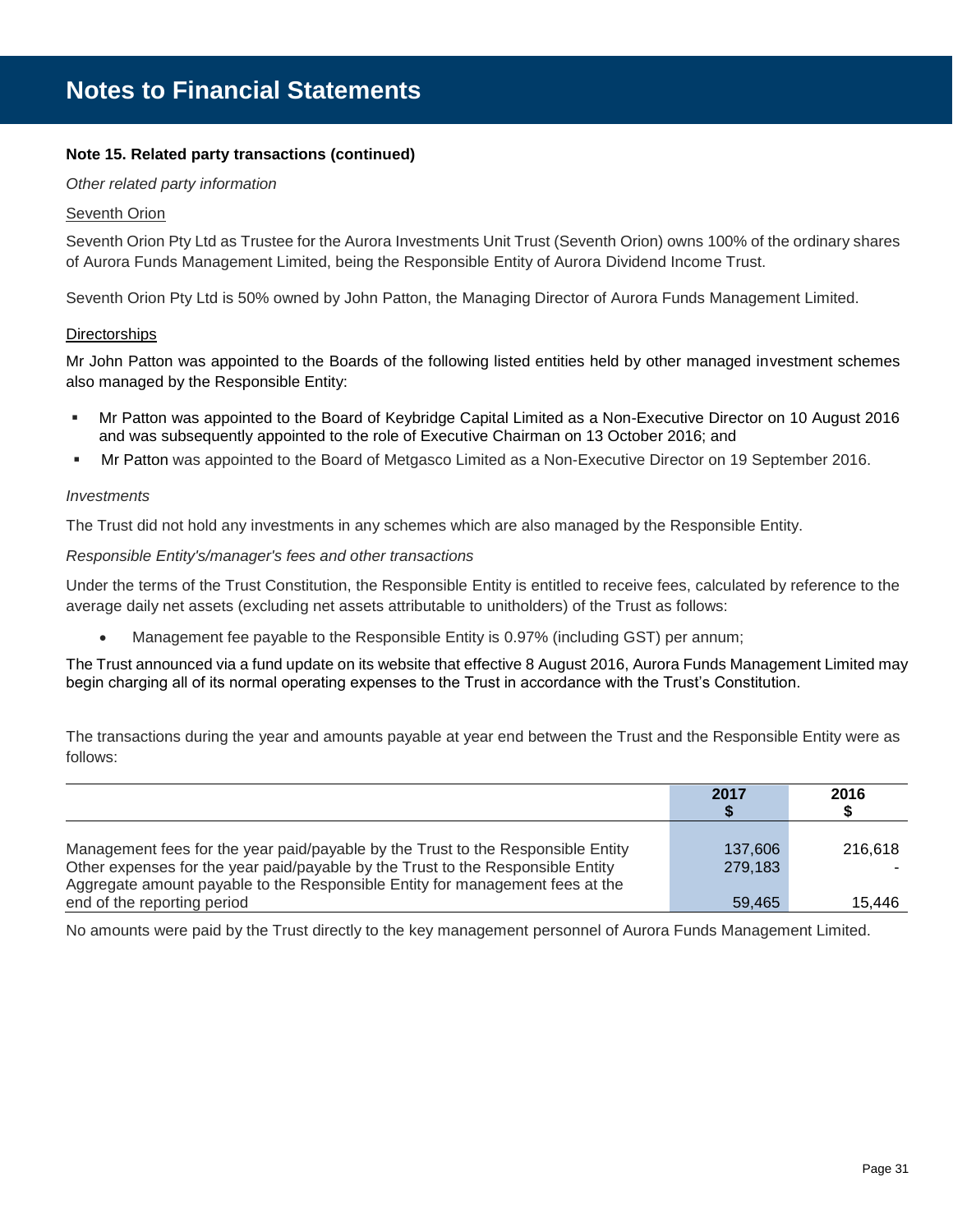## **Note 16. Reconciliation of profit to net cash inflow/(outflow) from operating activities**

|                                                                                       | 2017           | 2016         |
|---------------------------------------------------------------------------------------|----------------|--------------|
|                                                                                       |                |              |
| (a) Reconciliation of (loss)/profit to net cash inflow from operating activities      |                |              |
| Profit/(loss) for the year                                                            |                |              |
| Decrease in net assets attributable to unitholders                                    | (1,399,407)    | (3,584,062)  |
| Distribution to unitholders                                                           | 798,663        | 1,131,754    |
| Proceeds from sale of financial instruments held at fair value through profit or loss | 31,741,155     | 51,271,210   |
| Purchase of financial instruments held at fair value through profit or loss           | (28, 882, 458) | (53,069,044) |
| Net losses on financial instruments held at fair value through profit or loss         | 561,995        | 3,372,705    |
| Net change in receivables                                                             | 181,710        | (143,036)    |
| Net change in payables                                                                | 51,271         | (52, 429)    |
| Net cash inflow/(outflow) from operating activities                                   | 3,052,929      | (1,072,901)  |
|                                                                                       |                |              |
|                                                                                       | 2017           | 2016         |
|                                                                                       |                |              |
|                                                                                       |                |              |
| (b) Non-cash financing activities                                                     |                |              |
| During the year, the following distribution payments were satisfied by the issue of   |                |              |
| units under the distribution reinvestment plan                                        | 121,724        | 156,524      |

## **Note 17. Events after the reporting period**

Other than the events mentioned in the Directors' Report, no significant events have occurred since the end of the reporting period which would impact on the financial position of the Trust disclosed in the Statement of Financial Position as at 30 June 2017 or on the results and cash flows of the Trust for the year ended on that date.

## **Note 18. Commitments**

There were no commitments for the expenditure as at 30 June 2017 (2016: Nil).

## **Note 19. Contingent assets and liabilities**

There were no contingent assets and liabilities as at 30 June 2017 (2016: Nil).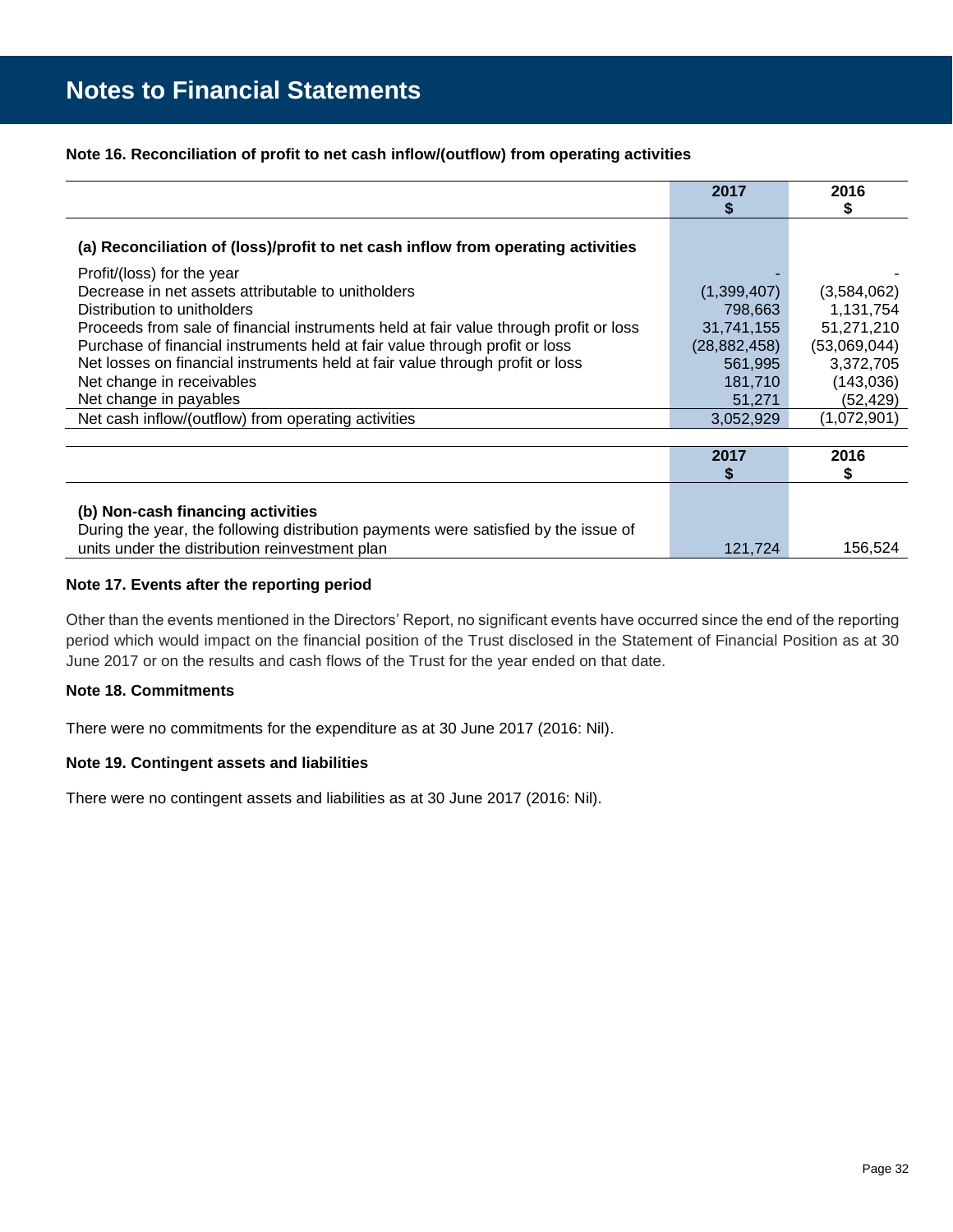## **Directors' Declaration**

The directors of the Responsible Entity declare that:

- (a) In the directors' opinion, there are reasonable grounds to believe that the Trust will be able to pay its debts as and when they become due and payable;
- (b) In the directors' opinion, the attached financial statements are in compliance with International Financial Reporting Standards as stated in Note 2 to the financial statements;
- (c) In the directors' opinion, the attached financial statements and notes thereto are in accordance with the *Corporations*  Act 2001, including compliance with accounting standards and giving a true and fair view of the financial position and performance of the Trust; and
- (d) The directors have been given the declarations of the Responsible Entity made pursuant to s295(5) of the *Corporations Act 2001.*

This declaration is made in accordance with a resolution of the directors.

On behalf of the Responsible Entity, Aurora Fund Management Limited.

John Patton Managing Director 31 August 2017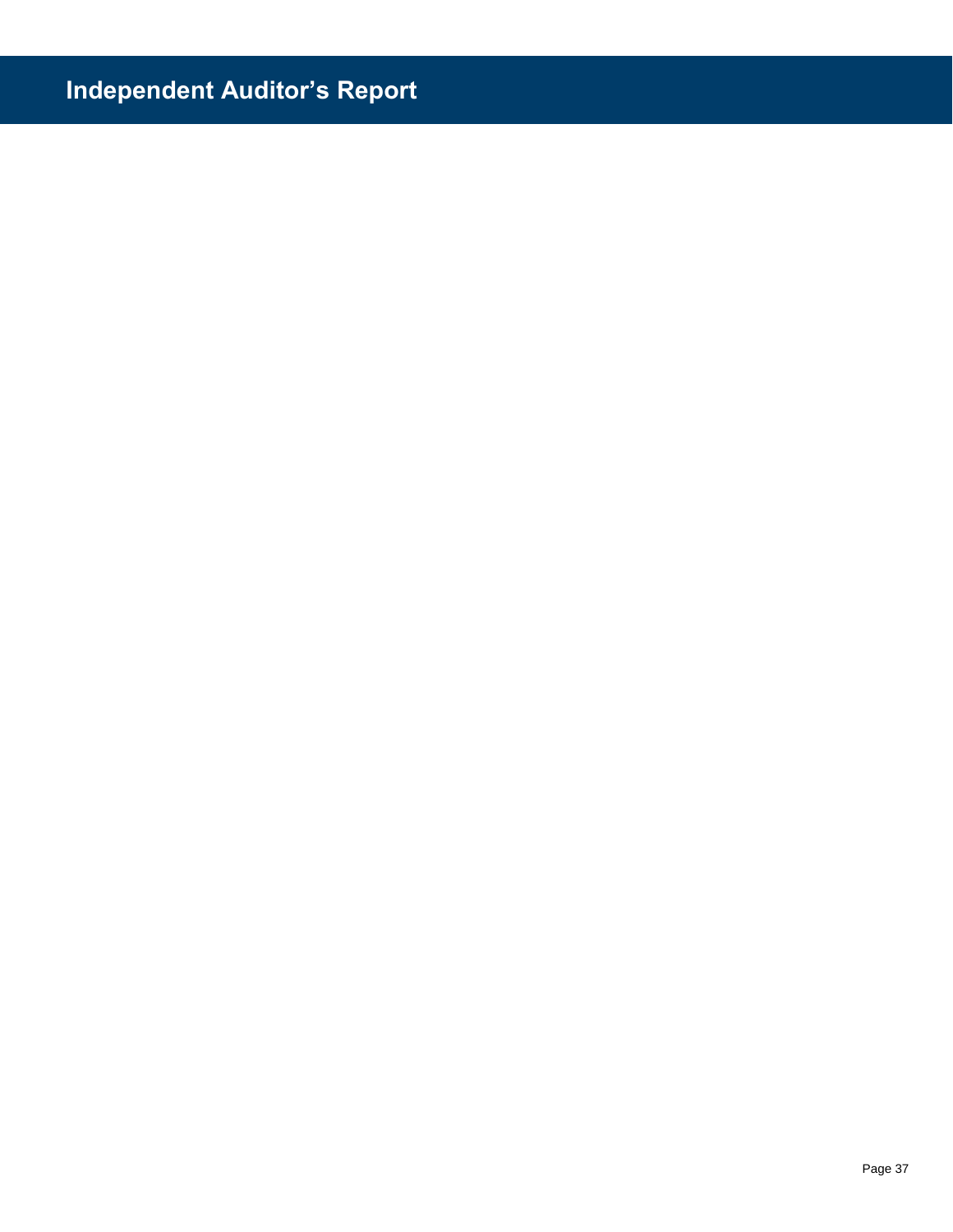## **Additional Information**

The additional information required by Australian Stock Exchange Limited Listing Rules and not disclosed anywhere in the report.

## **Investments**

As at 30 June 2017, the Trust held the following investments:

8IP Emerging Companies Ltd Australia and New Zealand Banking Group Limited Clime Capital Limited Commonwealth Bank of Australia CMI Limited National Bank Australia Limited Pacific Star Network Limited PTB Group Limited Qantas Airways Limited SPDR S&P/ASX 200 Fund Sydney Airport Limited Wealth Defender Equities Limited Westfield Corporation Wam Leaders Limited Woolworths Limited

## **Target Asset Allocation**

Asset Allocation (Net of Hedging) are as follows:

| ∽<br>Cash              | $\sim$ $\sim$ $\sim$<br>つに<br>70<br>υu  |
|------------------------|-----------------------------------------|
| - - --<br>dila'<br>いしご | $- - - -$<br>$\Delta \Gamma$<br>70<br>ᅮ |

## **Investment Strategy**

The Trust seeks to achieve the objective by investing in a portfolio of companies listed on the Australian Securities Exchange (ASX) the Investment Manager expects will pay fully franked dividends.

The investments will be actively managed and selected at the discretion of the Investment Manager. The Investment Manager may also reduce part of the equity market exposure by short selling securities (by borrowing those securities and selling them).

The purpose of selling borrowed shares is to reduce the risk of loss from adverse market movements. This risk reduction is expected because most securities on the ASX are positively correlated. That is, on average, their prices tend to go up and down together. Consequently, when the market falls, we expect the securities the Trust owns (the long securities) will fall. Similarly, when the market falls we expect the securities the Trust is short will fall. If this is the case, the Trust will make a profit on the short securities. When the market falls, the profit on the short securities is expected to partially offset the loss on the long securities. The extent of the offset will depend upon the value of the short securities relative to the long securities and the extent to which the short securities and long securities are correlated. The opposite is expected to occur when the market rises.

## **Investment Transactions**

The total number of trades for the Aurora Dividend Income Trust (Managed Fund) for the year was 596.

The total brokerage paid on these trades was \$26,029.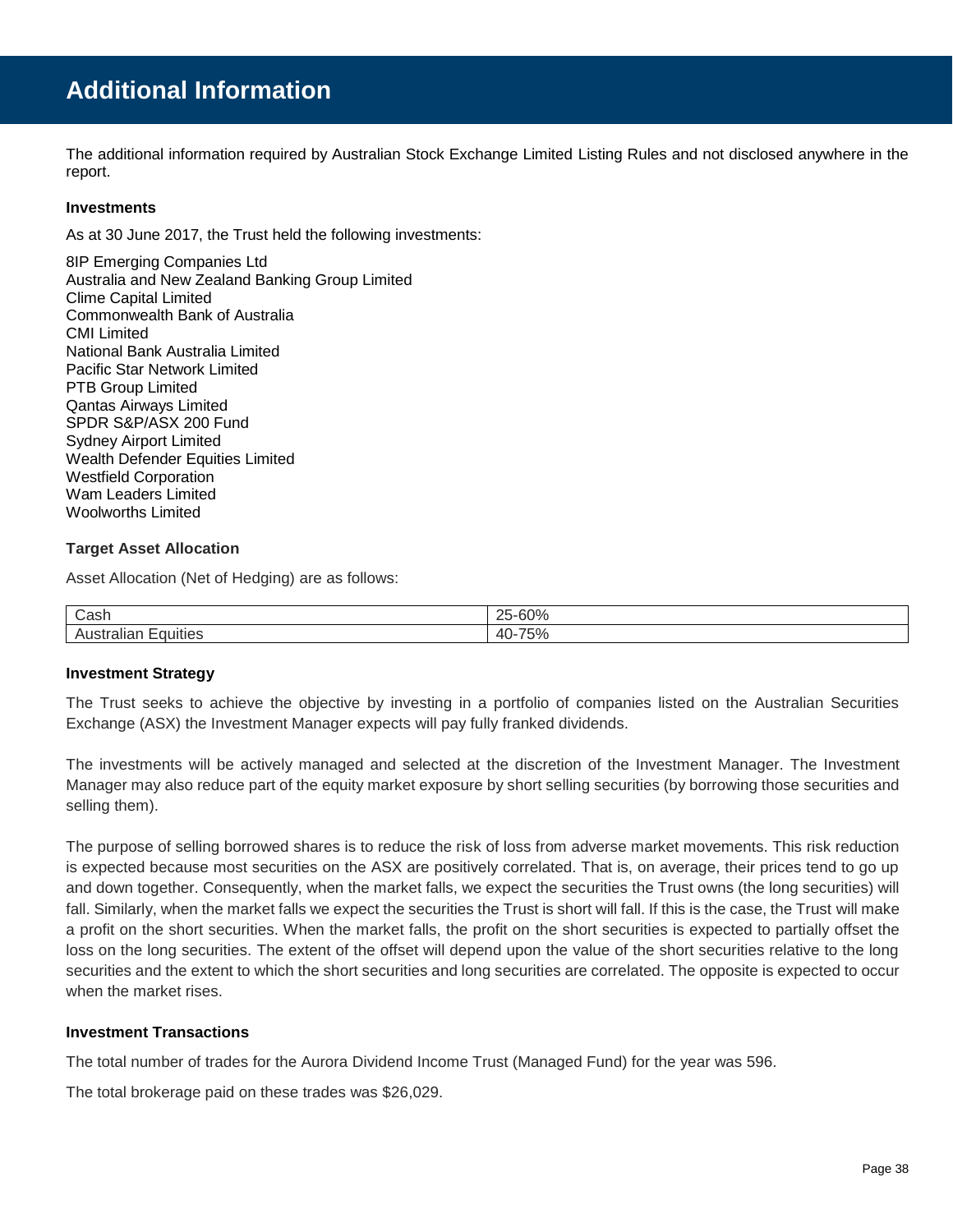The unitholder information set out below was applicable as at 25 August 2017.

## **Distribution of holdings**

|                    | <b>Total holders</b> | Units      | Percentage<br>of issued<br>units |
|--------------------|----------------------|------------|----------------------------------|
| $1 - 1,000$        | 74                   | 15,819     | 0.10                             |
| $1,001 - 5,000$    | 96                   | 301,088    | 1.92                             |
| $5,001 - 10,000$   | 116                  | 907.591    | 5.80                             |
| $10,001 - 100,000$ | 300                  | 7,747,927  | 49.53                            |
| 100,001 and over   | 18                   | 6,672,657  | 42.65                            |
| Total              | 604                  | 15,645,082 | 100.00                           |

**The names of the twenty largest unitholders of ordinary units are listed below:**

|    |                                     | Number of<br>units held | Percentage<br>of issued<br>units |
|----|-------------------------------------|-------------------------|----------------------------------|
|    |                                     |                         |                                  |
| 1  | <b>BNP PARIBAS NOMINEES PTY LTD</b> | 2,614,133               | 16.71                            |
| 2  | AURORA FORTITUDE ABSOLUTE           | 1,015,258               | 6.49                             |
| 3  | MR BAILEY HUNTER +                  | 427,688                 | 2.73                             |
| 4  | KALAM ENTERPRISES PTY LTD           | 381,900                 | 2.44                             |
| 5  | MR DAVID WILLMORE,                  | 228,928                 | 1.46                             |
| 6  | HOWELL THE THIRD PTY LTD            | 228,119                 | 1.46                             |
| 7  | MR JONATHAN TWISTON CRISP +         | 213,464                 | 1.36                             |
| 8  | PETCOL NOMINEES PTY LIMITED         | 203,256                 | 1.30                             |
| 9  | <b>TRENSIA SUPER PTY LIMITED</b>    | 201,242                 | 1.29                             |
| 10 | MR PETER DAVID CROOKS,              | 175,500                 | 1.12                             |
| 11 | AURORA FUNDS MANAGEMENT             | 144,885                 | 0.93                             |
| 12 | <b>HEATHROB NOMINEES PTY LTD</b>    | 137,280                 | 0.88                             |
| 13 | MR ROBERT HUGH BOWMAN TAPLEY +      | 131,364                 | 0.84                             |
| 14 | <b>JAGER INTERIORS PTY LTD</b>      | 119,073                 | 0.76                             |
| 15 | MR BRUCE AUBIN INGLIS +             | 117,401                 | 0.75                             |
| 16 | MR RODERICK CRAIG HAMMOND +         | 112,663                 | 0.72                             |
| 17 | FGW DRAPER INVESTMENTS PTY LTD      | 112,000                 | 0.72                             |
| 18 | <b>RLM SERVICES PTY LTD</b>         | 108,503                 | 0.69                             |
| 19 | MR RINIE JOSEPH KLASEN +            | 100,000                 | 0.64                             |
| 20 | <b>EGLIT SUPERANNUATION ASSET'S</b> | 95,491                  | 0.61                             |
|    | Total held by top twenty holders    | 6,868,148               | 43.90                            |

## **Substantial holders**

The substantial shareholders of the Trust as at 25 August 2017 are listed below:

| <b>Unitholder</b>            | Number of<br><b>Units</b> | Percentage<br>of issued<br>units |
|------------------------------|---------------------------|----------------------------------|
| BNP PARIBAS NOMINEES PTY LTD | 2,614,133                 | 16.71                            |
| AURORA FORTITUDE ABSOLUTE    | 1.015.258                 | 6.49                             |
| Total                        | 3,629,391                 | 23.20                            |
|                              |                           |                                  |